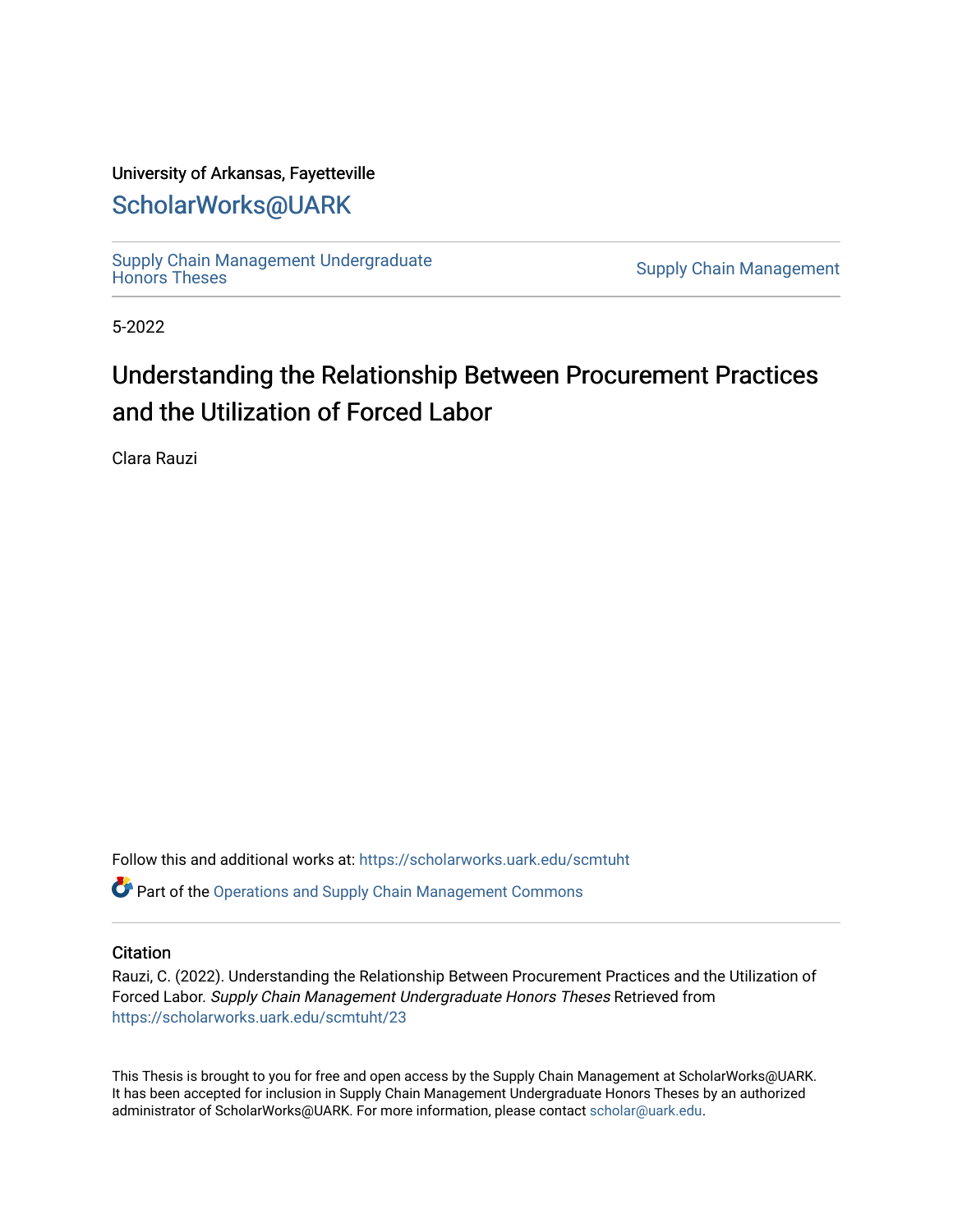## **Understanding the Relationship Between Procurement Practices and the Utilization of Forced Labor**

**by**

**Clara C. Rauzi**

**Advisor: Dr. Remko Van Hoek**

**An Honors Thesis in partial fulfillment of the requirements for the degree Bachelor of Science in Business Administration in Supply Chain Management.**

> **Sam M. Walton College of Business University of Arkansas Fayetteville, Arkansas**

> > **May 14, 2022**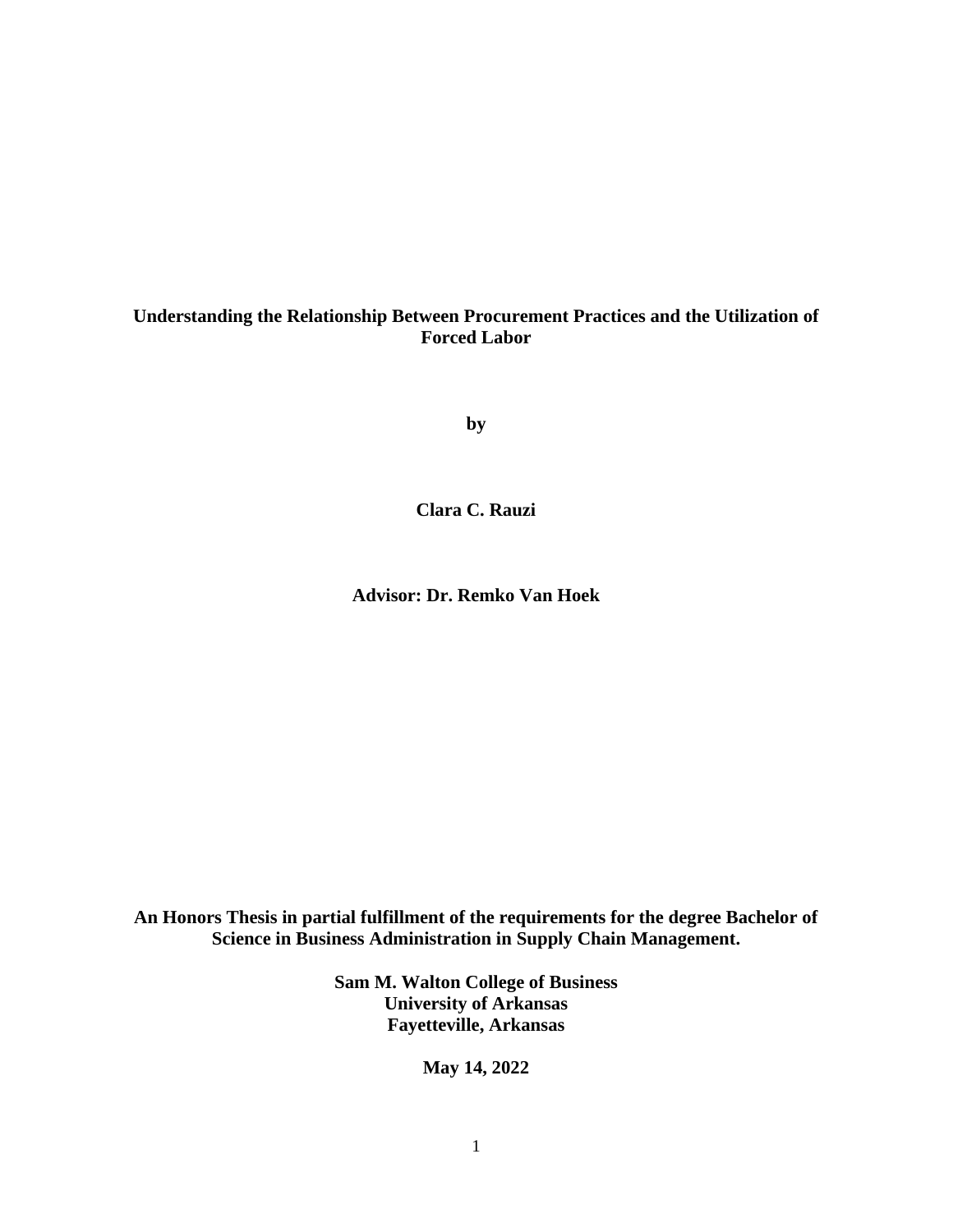#### **1. Introduction**

An advertisement pops up on a consumer's social media feed; a jacket on sale for just \$15. Instantly, this price catches their eye. Perhaps the consumer saw a coat that looks just like that one, selling for a much higher price. *How is this company able to offer such low prices? What's the catch?* Analysis of the supply chain that delivers this jacket to consumers can reveal where the costs are being cut. The production of this jacket may be outsourced to a supplier where raw material and labor costs are cheaper. In the Xinjiang Uyghur Autonomous Region in western China, textiles, thread, yarn, and cotton are produced and sold to retailers at an extremely low cost (Bureau of International Labor Affairs, 2021). The low costs suppliers in Xinjiang offer stem from their ability to significantly reduce their labor costs by utilizing forced labor. Ultimately, the catch for lower costs and company gains is the use of exploitative work.

Over the past several years, the topic of forced labor within the global supply chain has been discussed with an increasing sense of urgency. The International Labor Office defines forced labor as, "all work or service which is exacted from any person under the threat of a penalty and for which the person has not offered himself or herself voluntarily" (International Labour Office, 1930). The exploitation of individuals in the form of coerced labor is a global problem that is reinforced by our financial environment and supply chain management practices. Not only does the extensive use of forced labor in the production process infringe upon the individual freedom of millions, but also creates a financial market where corporations cannot thrive without the use of unethical practices. In 2016, the International Labor Office estimated approximately 24.9 million people, globally, to be victims of forced labor (International Labour Office, 2017). Within that group, women, and girls account for "99% of victims in the commercial sex industry, and 58% in other sectors" (International Labour Office, 2017). This topic requires a stronger focus from government legislators, multi-national corporations, and consumers. The problem has been intentionally avoided by firms, with several driving factors that maintain the supply and demand for forced labor. Increasing pressure in the financial market requires corporations to fight to hold their position in a competitive environment by utilizing unethical practices. Meanwhile, consumers purchase their products at low prices, unaware of the horrifying reality behind the production of these products. As consumers gradually become more conscious of the sustainability practices behind the companies they purchase from, the problem with forced labor has been brought to light and urges people to join the fight against it. The CSCMP explains that an increased focus on social issues "will likely feature prominently in the future of (supply chain sustainability). Both areas received much attention in 2020, and both pose long-term challenges that are unlikely to abate in the foreseeable future" (Council of Supply Chain Management Professionals, 2021). While consumer awareness is not primary solution to the forced labor issue, it can urge corporations to place more focus on the issue and encourage the development of legislation.

The fight against forced labor, starts by understanding its roots. This includes the governance gaps that reinforce it, the financial environment it thrives in, and its interaction with social science. The problem of forced labor is complex, requiring complex solutions. As the incentives that hold the continued use of forced labor together unravel, they reveal how deeply rooted this problem is and the immense amount of work that comes with attempting to derail it.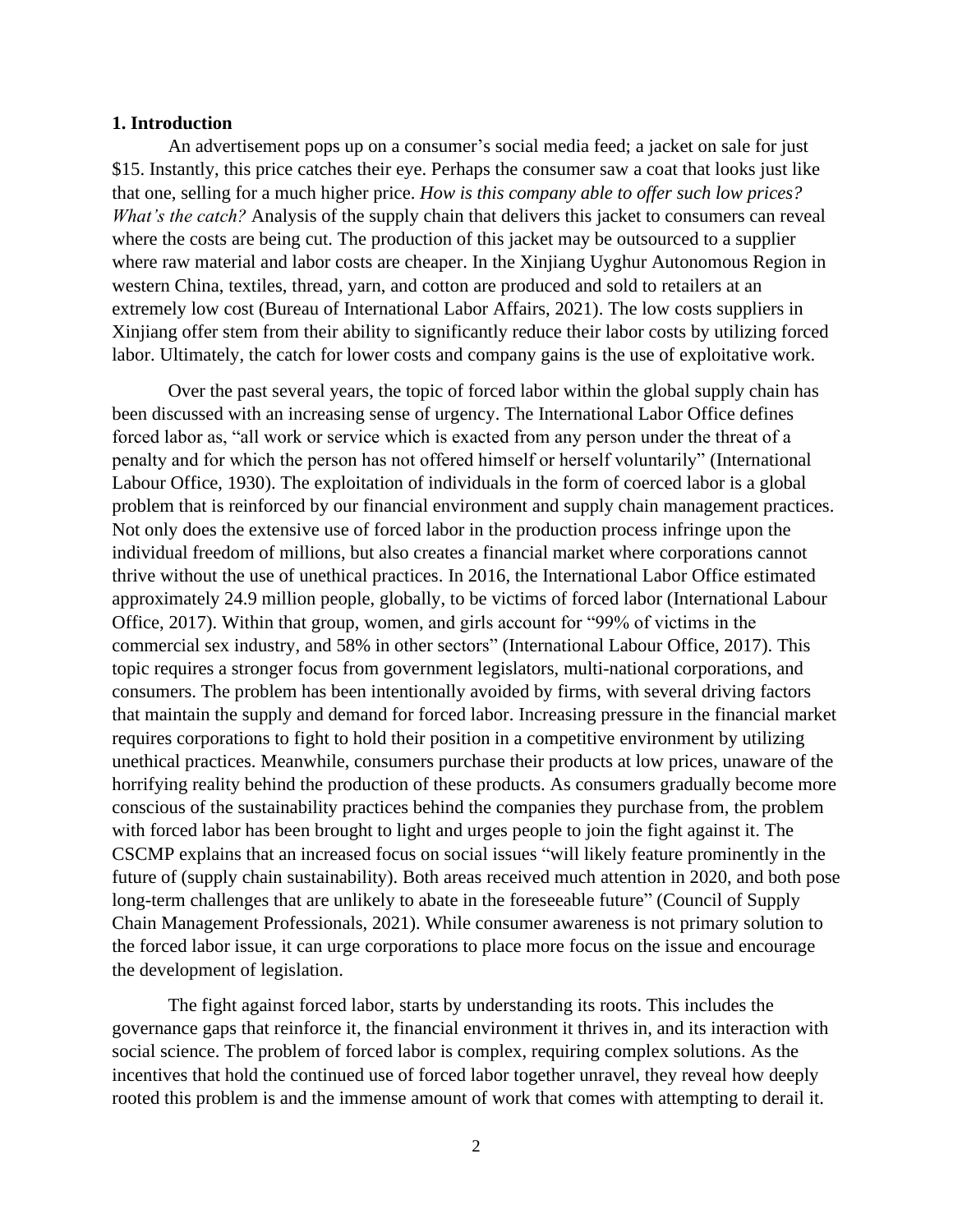Tightening focus on procurement practices and strategies may reveal where forced labor usage is being introduced into the production process.

Improvements within supply chain management and procurement practices can shape the direction of forced labor. Potential improvements include stronger contractual agreements between suppliers and buyers that uphold their social commitments, a heavier focus on buyersupplier relationship management that facilitates candid dialogue and contributes to long-term partnerships, and innovative auditing practices through the implementation of blockchain technology. While the issue of forced labor does not fully revolve around the state of supply chain management practices, the formation of these stronger practices that push corporations away from forced labor catalyze additional action from the rest of society. Spreading awareness about how supply chain practices affect forced labor among supply chain scholars and professionals alone, may contribute to a difference in the sourcing decisions they make. Universally, supply chain management departments are solely focused on raising the efficiency and accuracy of their supply chain while keeping costs low. With the added focus of sourcing from suppliers with responsible and traceable practices, the complexity of supply chain management only increases.

In 2022, the opposition of forced labor practices have gained further support from United States legislation with the development of the forced labor enforcement task force (U.S. Department of Homeland Security, 2021) and the Slave-Free Business Certification Act of 2022 (117th Congress, 2022), among several others. As governance increases and the regulations for labor laws become amended to protect victims of forced labor, the institutional reinforcement that upholds its use can be diminished. However, initial legislation may not be completely foolproof and it will take time and detailed planning to close all the loopholes that drive the use of forced labor. Even in the present, more socially conscious climate, forced labor is still alive and well, gaining traction with the pressing financial circumstances that encourage corporations to be cheaper and faster. The balancing of the supply and demand drivers that facilitate forced labor usage require government interference, financial regulations, effective supply chain management practices, and strong reporting standards. The following sections will explain the roots of forced labor, supply chain practices that can be used to combat it, and the potential future of forced labor in supply chains.

#### **2. Roots of Forced Labor**

Mitigating the use of forced labor within supply chains begins with understanding where the concept of forced labor comes from, what it means for our society, and why it continues to prevail. Fully comprehending the foundations of forced labor, entails viewing the process as a never-ending cycle that benefits itself as the crime progresses. Forced labor is not limited to a few companies that can be labeled outliers but is found in many corporations all around the world. The factors that contribute to the increasing supply of disadvantaged people and demand for inexpensive labor are reinforced by deeply rooted issues including discrimination, poverty, monopolization, and faulty regulation. Forced labor can also be facilitated by institutional and political policies that marginalize certain individuals and foster an environment in which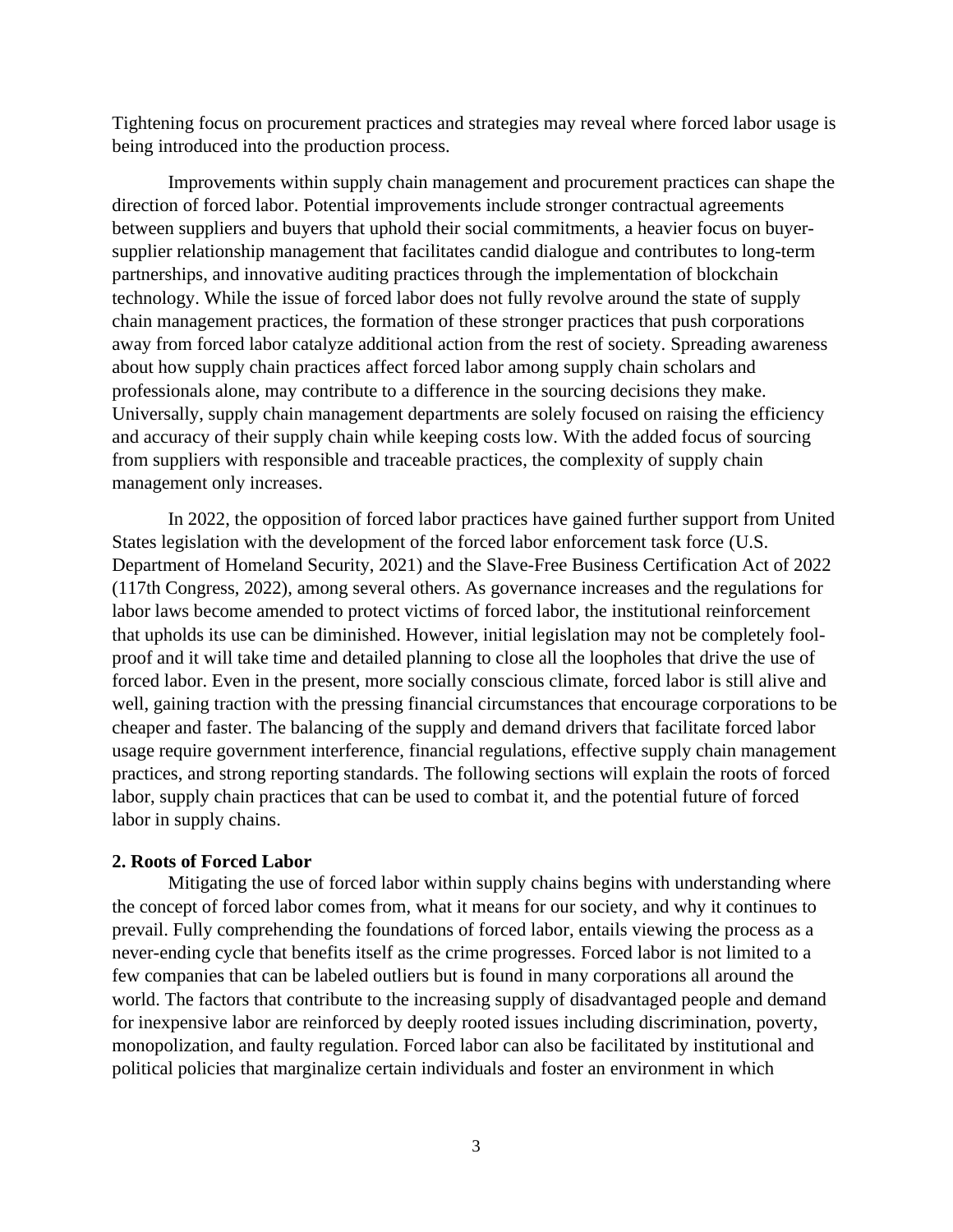corporations can get away with corrupt behavior. The roots of forced labor make it easier to recognize where to begin when combatting it and what a solution looks like in realistic terms.

#### *2.1. Supply and Demand Dynamics*

Simply put, forced labor continues to thrive because there is a supply of it and a demand for it. The supply is generally compromised of exploitable individuals who fall victim to the belief that the role they are taking on will provide opportunity for them. In reality, they will be mistreated and overworked as a result of debt bondage, coercion and threats, or deception. These victims tend to be made vulnerable to forced labor through poverty, identity and discrimination, limited labor protections, and restrictive mobility regimes (Lebaron, 2021).

Workers who experience poverty are often faced with no other choices when recruited to work in forced labor positions. Their poverty and vulnerability allow corporations to utilize inexpensive labor that meets the demands of the market. The state of poverty easily becomes reinforced when workers are forced to opt for short-term survival over long-term economic security (LeBaron, Kyritsis, Thibos, & Howard, 2019). When an individual is roped into a forced labor position, they are usually desperate for any kind of income. These workers typically have families to support and will send remittances to them with the money they earn. Remittances sent home to workers' families contribute a significant amount of income to many developing countries. In 2011, the World Bank reported that remittances account for "more than 10 percent of Gross Domestic Product (GDP) in many developing countries" (World Bank Group, 2011). While remittances can stimulate economic activity and provide numerous benefits in developing countries, they can also place undue pressure on workers to continue working under indecent conditions to support their families. Individuals are forced to continue exploitative work due to the combined burden of supporting their families while repaying their employer's debts.

A person who experiences discrimination for their identity would be subject to the vulnerability that forced labor recruiters look for. When someone is rejected by their society because of their race, gender, caste, or national origin, they are pushed to take on low-paying and low-status jobs. If a worker is a part of several minority groups, the disadvantages they face through discrimination may intersect with one another, pushing these workers further away from equal opportunity.

Limited labor protections from the government around non-standard forms of work will leave workers with lower wages and fewer protections. These non-standard forms of work may include temporary, part-time, on call, or agency work (LeBaron, Kyritsis, Thibos, & Howard, 2019). Low labor costs generally exist in industries without strong union representation since workers cannot defend their rights. With other limits placed on unionized activity, these systems have been reinforced to keep these workers underpaid with the inability to fight back. There aren't many individuals to police worker protections since labor inspectorates confront serious funding problems worldwide. Government policies such as immigration laws, trade laws, and labor laws can also play a large role in worker's vulnerability to forced labor. Most commonly, harsh border protection may push migrants to enter illegal forms of work without employment regulations since they are unable to find legal work without citizenship. While these workers consent to the conditions at their place of employment, their freedom to do otherwise is severely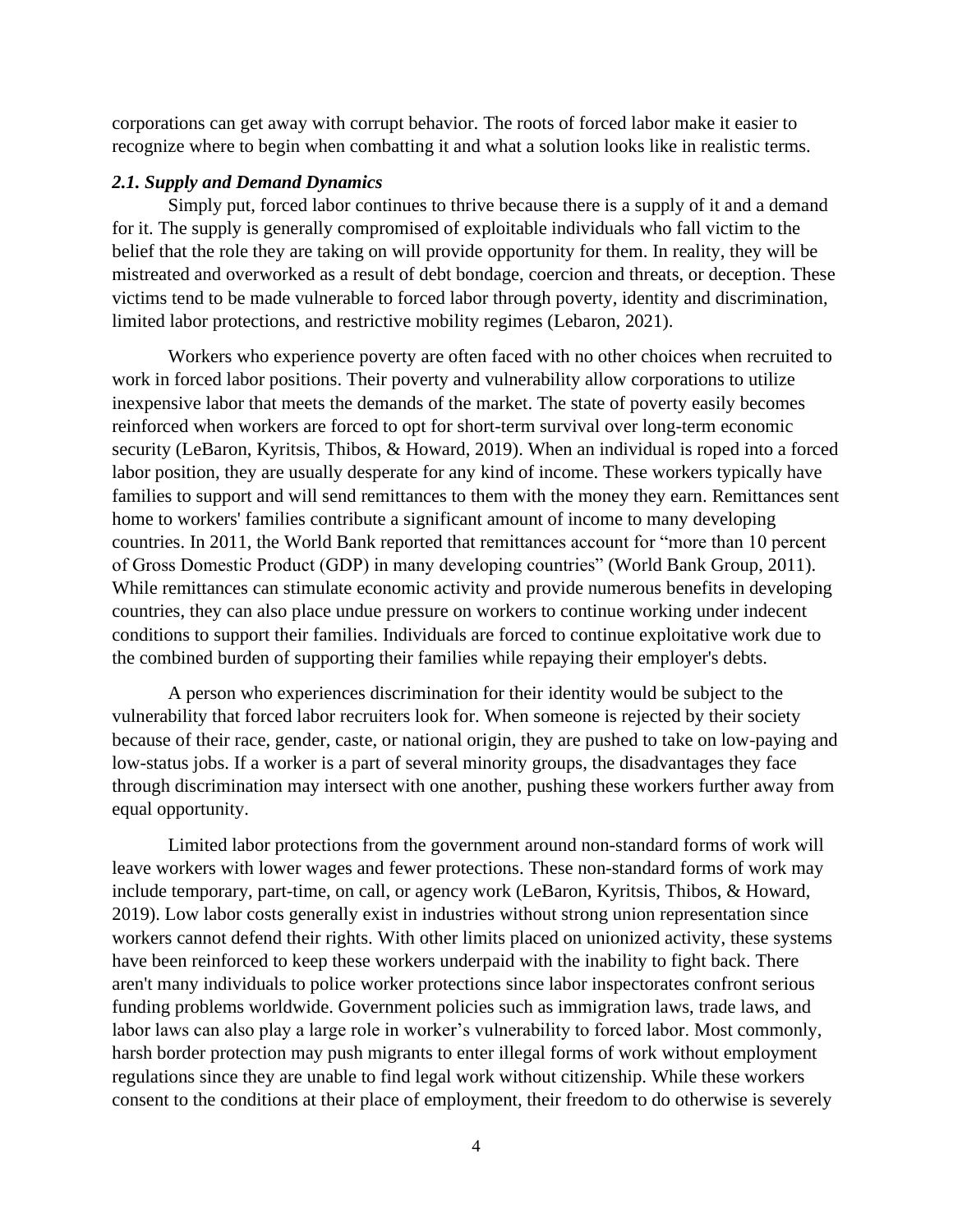limited by their citizenship status (LeBaron, Kyritsis, Thibos, & Howard, 2019). Factors such as the time and money spent funding a migrant worker's travel, obtaining their visa, and the relatives they have in their home country who rely on their salaries predispose these workers to take out loans from their employers and engage in debt-bonded labor. The components that contribute to the vulnerability of an individual constitute what they are willing to sacrifice for the means to support themselves and their families. With these clear components, the origins of the seemingly endless supply of forced labor workers becomes clear.

A large supply of vulnerable workers to exploitative work are employed by the urgent demand for inexpensive labor. This demand is fueled by concentrated corporate power and ownership, outsourcing, irresponsible sourcing practices, and gaps in government legislation (Lebaron, 2021). The drivers of demand for cheap labor are anchored in the massive growth of multinational companies and increasing global inequalities. An examination of how these elements contribute to the use of forced labor illuminates the challenges that businesses face during the sourcing process in the high-pressure business environment. When given a lack of information on the subject, people may view forced labor as a crime that happens randomly, in the shadows of production at a few "bad" companies. However, the demand for forced labor is stable, predictable, and largely utilized as multinational corporations outsource their production to third party suppliers. Outsourcing production allows organizations to retain the benefits of forced labor while distancing themselves from its practice. These organizations may feel better about themselves, but the horror of forced labor is not assuaged.

When multinational corporations monopolize their industry, it creates a huge buyer-supplier power imbalance. As many corporations grow into industry conglomerates, their buyer power skyrockets and allows them to dictate pricing and margins throughout their supply chain. Most companies don't own or operate their own factories, but rather employ supplier factories across the world to produce their goods. This phenomenon is known as global labor arbitrage; when the barriers to international trade are weakened, multinational corporations can access enormous profits by utilizing labor from countries where both the cost of doing business and the wage paid to employees are lower (LeBaron, Kyritsis, Thibos, & Howard, 2019). The prices multinational corporations set with their first-tier supplier will dictate the margins for all downstream suppliers and associated firms. This four-part figure (**[Figure](#page-6-0)** *1*) explains the process that occurs as buyers negotiate lower costs and suppliers attempt to meet their requirements by placing downward pressure on working conditions. With labor generally being the biggest cost for suppliers, wages and working conditions are the most negotiable components and are the first to be sacrificed. Continuous price squeezes inevitably push suppliers to either use forced labor practices or lose business with their retailer. Employers can lower costs by paying below the minimum wage and providing poor accommodations, or even generate revenues from workers by charging them recruitment fees and overcharging them for accommodations. This process mirrors a snowball effect, with the risk of forced labor usage growing as corporations demand lower prices from suppliers.

The tool of outsourcing production proves to be incredibly useful to multinational corporations in lowering costs and expanding capabilities. However, outsourcing production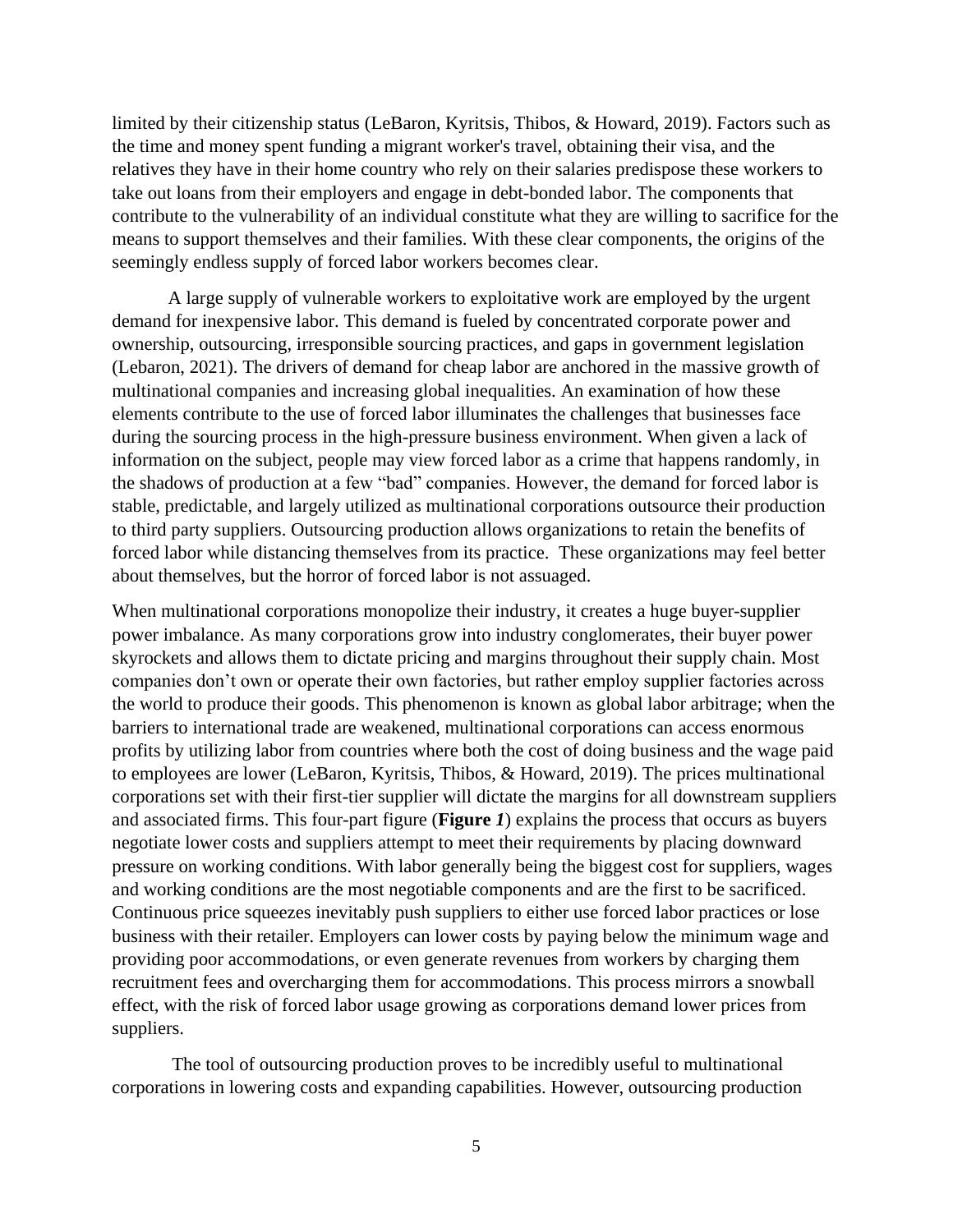provides a lack of traceability that stymies efforts to mitigate forced labor by keeping the reputation of multinational corporations clean while facilitating labor exploitation in downstream firms.

## <span id="page-6-0"></span>**Figure 1**

*Process resulting from buyer pressure on prices*



*Note*. *Rauzi, C.* (2022) Understanding the relationship between procurement practices and forced labor. *University of Arkansas.* 

This lack of transparency keeps regulatory agencies from connecting the dots between dubious suppliers and the firms that employ them. In product supply chains corporations will generally outsource their lower value adding activities to third party suppliers and these suppliers may outsource parts of the production to other suppliers. The use of several intermediaries per one production activity makes it very difficult for labor standards to be monitored and regulated through an entire supply chain. Forced labor heavily thrives when outsourcing along labor supply chains where workers are recruited through third party agents. The informality and flexibility of many intermediaries allows corporations to utilize cheaper, temporary labor without their actions being traced. In a study of forced labor practices in Brazil and India by Nicola Phillips it is found that "the most severe forms of labor exploitation tend to occur in those parts of the production process that are associated with outsourcing practices." Phillips develops these conclusions with analysis of data referring to the "more than 21,000 workers released from conditions defined as slave labor between 2003 and 2010" (Phillips & Sakamoto, 2012). Because outsourcing labor lacks traceability, it's much more difficult to hold companies accountable when the downstream firms they employ utilize exploitative labor practices. This accountability issue is what shields the consumer-facing business from the liabilities that come with the use of forced labor.

Organizations that utilize irresponsible sourcing strategies exacerbate the forced labor problem by unwittingly incentivizing suppliers to engage in questionable practices. Companies reward suppliers who continue to meet low-cost, high-production targets without examining the supplier's changes to meet those new targets. When a corporation outsources production activities to their supplier, the relationship they develop and manage with them dictates the potential use of exploitative labor. Companies with poor sourcing strategies will engage in shortterm contracts with suppliers, demand high production with fast turnover, delay payments, and enforce unreasonable payment terms (LeBaron, Kyritsis, Thibos, & Howard, 2019). As global production speeds up, companies are under continuous pressure to reduce lead times while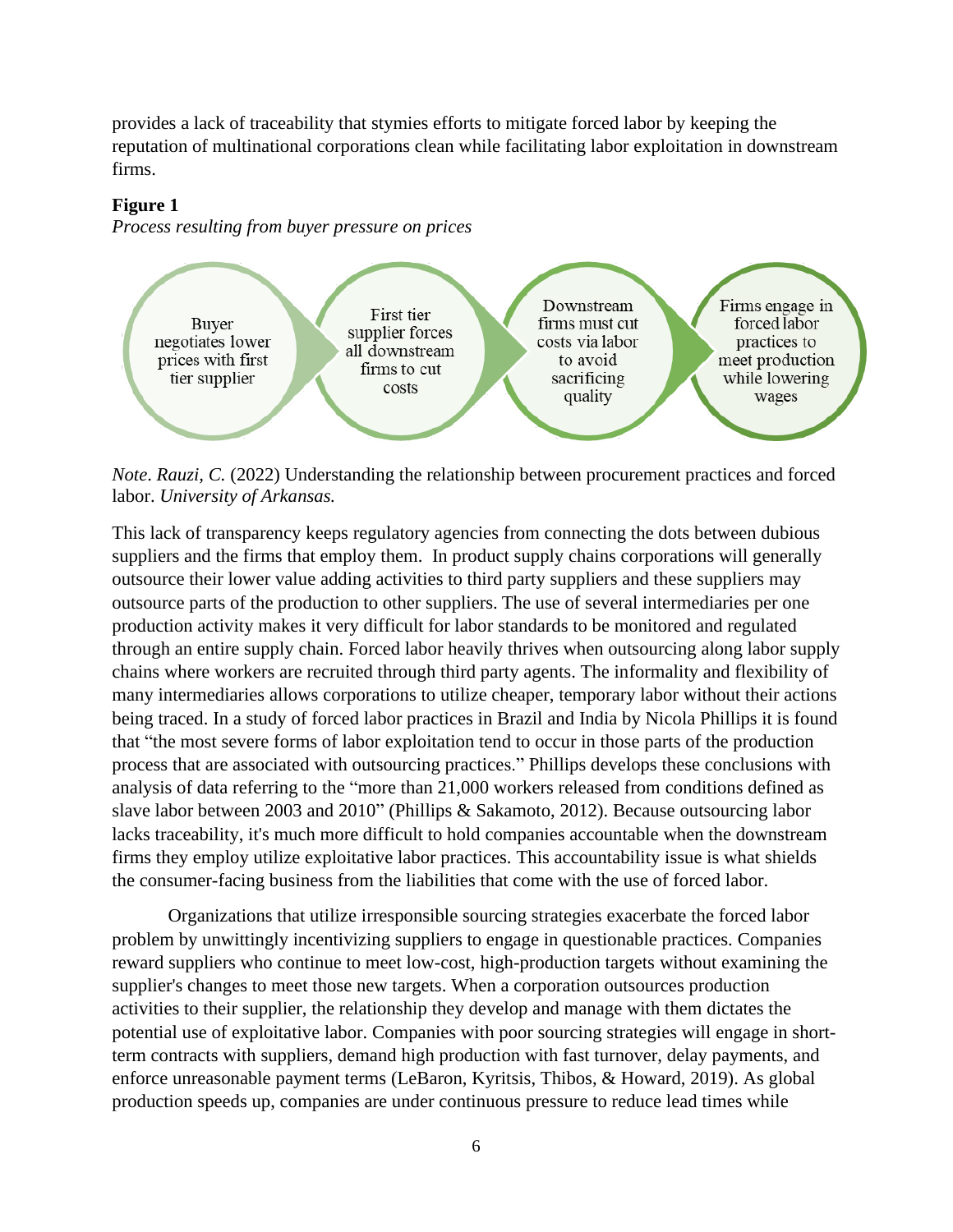simultaneously fulfilling high production quotas. This fast-paced instability in sourcing places pressure on suppliers to adapt quickly to changes without raising any costs. While it may seem senseless for suppliers to do business with companies who abuse their power and have extreme requirements, the suppliers know that if they don't comply to their demands the company can find another supplier that will. To stay in business suppliers are left with no choice but to pressure employees to work overtime, pay below minimum wage, and engage in methods like debt bondage and coercion to keep them working.

Within the production of forced labor, consumers misplace faith in regulatory agencies and labor laws to police and prevent forced labor from happening. The assumption that exploitative labor practices cannot coexist with labor regulations is a misunderstanding of these regulations' efficacy. Many regulations are poorly enforced with loopholes that are relatively easy for companies to work around. With a lack of funding and staff, a company's chance of ever being audited by Department of Labor inspectors is slim to none. Labor regulations become even more complex as more companies outsource globally and use informal intermediaries. Transparency legislation may be used to have companies provide evidence of responsible labor practices, however, most of the legislation loosely holds companies accountable by simply requiring them to share their due diligence plans without any evidence of the actions they've taken. Some propose that companies self-regulate their labor standards through social auditing practices. Though, when corporations are creating their own codes of conduct it is easy for them to ineffectively hold themselves accountable and give consumers a false view of their labor practices. The '2021 Global SRM Research Report' from the State of Flux, explains how selfreporting is common with suppliers that truly want to do better, "…a supplier admitting they have found modern slavery in their supply chains is 'probably a good answer' because it means they have investigated the issue closely enough to find it, they care enough to do something about it, and they are brave enough to say yes" (State of Flux, 2021). Allowing companies to give themselves social certifications via their own set of regulations would only falsely protect company reputation rather than mitigate the use of forced labor. Because businesses aren't effectively being held to these labor regulations, exploitative labor is widespread among corporations and is being considered a requirement in some industries to maintain competitive pricing. In the perspective of competitive strategy, a company's ability to choose whether to utilize forced labor must be viewed in tandem with the workers ability to say no to exploitative work.

### *2.2. Institutional and Political Reinforcement*

While some may dismiss politics as insignificant in the study of forced labor, the status of the political environment is closely related to the state of forced labor. The dynamic of forced labor follows behind governance initiatives that affect immigration laws, the privatization of public services, deregulation of trade, and price controls. The current political climate may heavily contribute to an individual's vulnerability to exploitative work. The desire to eradicate the use of forced labor throughout supply chains is shared by many, however the problem with government initiatives reinforcing the supply and demand for forced labor continues to be avoided. Though government policies may not be the primary driving force behind the rise of forced labor, they are a valuable consideration in efforts to derail it.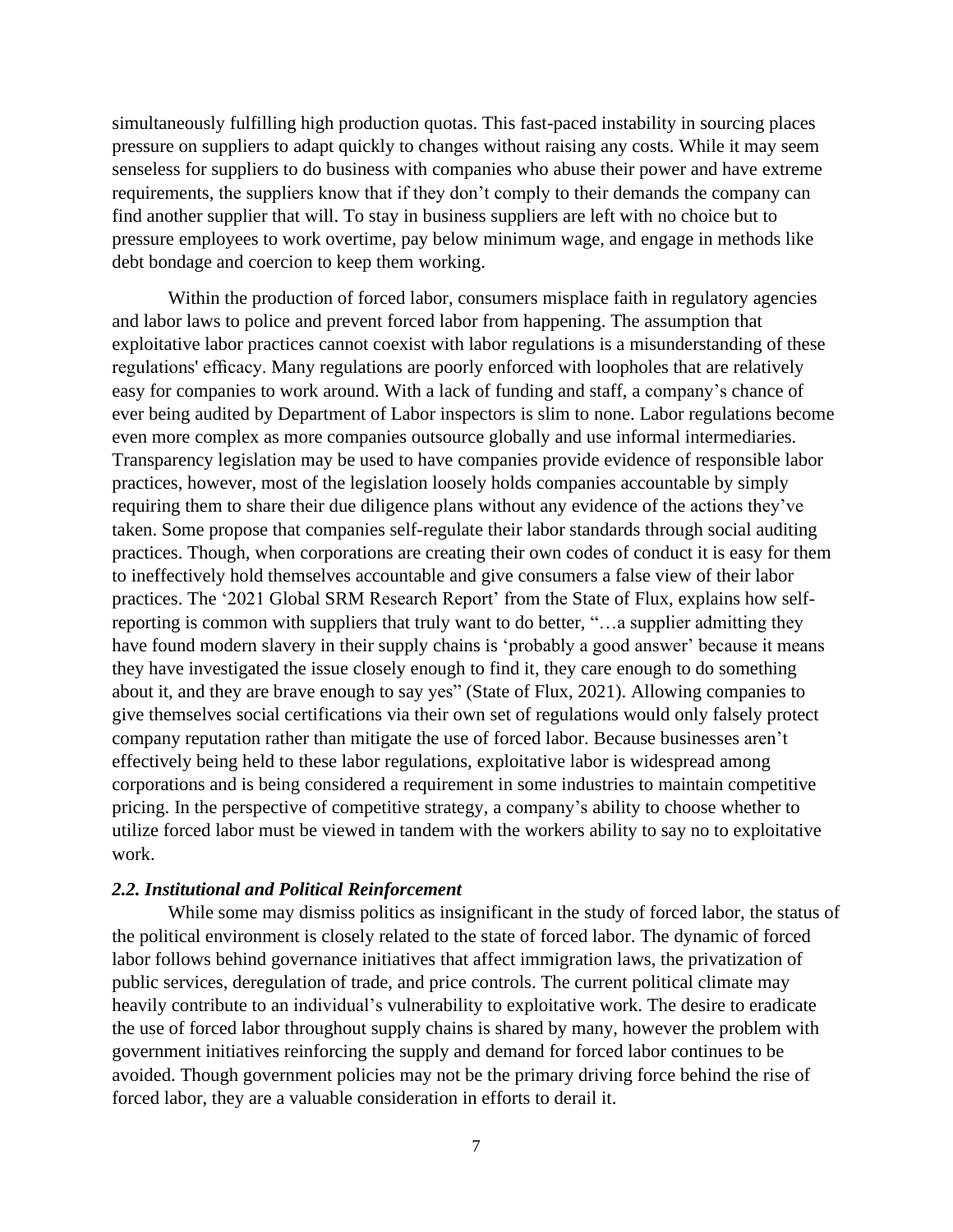Policies surrounding legal immigration into the United States are generally associated with polarizing opinions and strong emotion. In a simple context, one side advocates for the rights of migrants and amendments that make it easier for them to become legal, and another fights to defends the United States borders due to fears of increased crime and labor shortages. As discussed previously, a large supply of the workers that fall vulnerable to exploitative work come from migrants who are unable to obtain legal work without citizenship. The number of migrant workers employed through temporary work visa programs rose to over 2 million during the Trump presidency (Costa, 2021). Furthermore, the COVID-19 pandemic employed many migrant workers through temporary visa programs for essential jobs. However, these temporary work visas have limited rights and can still expose workers to debt bondage, lower wages, and lack of protection without a path to permanent citizenship (Costa, 2021). A report from the Center for Migration Studies found that from 2010 to 2018, "individuals who overstayed their visas far outnumbered those who arrived by crossing the border illegally" (Warren, 2020). This means many of the migrant workers who were initially granted work visas, remain in the United States after their visa has expired and fall subject to labor without any regulations or protections. Migrant workers can possibly face retaliation from their employer if they attempt to report the poor working conditions or low wages they face at work. When employers have control over their worker's visa status, they are given leverage to exploit their workers by holding their potential path to citizenship over their head.

Regulation of labor, trade, and social services has a complex relationship with the facilitation of exploitative labor. Advocates of deregulation aim to stimulate economic activity, allow more freedom for businesses, and increase competition by removing corporate restrictions, lowering entry barriers to various markets, and decreasing the resources needed to comply to regulation. On the opposition, deregulation may also allow more businesses to monopolize markets, perpetrate fraud, and avoid disclosing their business practices. When regulations are lowered, companies can be urged to police their own labor standards through private ethical certifications. Asking companies to set their own regulations and hold themselves accountable can promote the use of unethical practices as companies fail to disclose them. Christopher Cox, past chairman of the Securities and Exchange Commission during the 2008 economic crisis stated, "We have learned that voluntary regulation does not work…The lessons of the credit crisis all point to the need for strong and effective regulation" (McNicholas, Shierholz, & Wilpert, 2018). In turn, tightening trade regulations may deter companies from utilizing forced labor when sourcing labor from other countries. By restricting imports into the United States by banning goods and services produced via forced labor, trade regulations can be aligned to protect worker rights while facilitating safe trade practices.

Government intervention may not always help the case of worker protection and is not a simple solution to the dynamic problem of forced labor. When companies outsource production to other countries and import the finished product, visibility is quickly lost along with the ability to apply labor regulations. Maintaining and enforcing trade and labor regulations comes with costs, however, these regulations may entail long-term benefits that offset initial expenses. When it comes to understanding the origins of forced labor, the institutional reinforcement that promotes its usage is crucial to explore as governments scale up their attempts to eradicate it.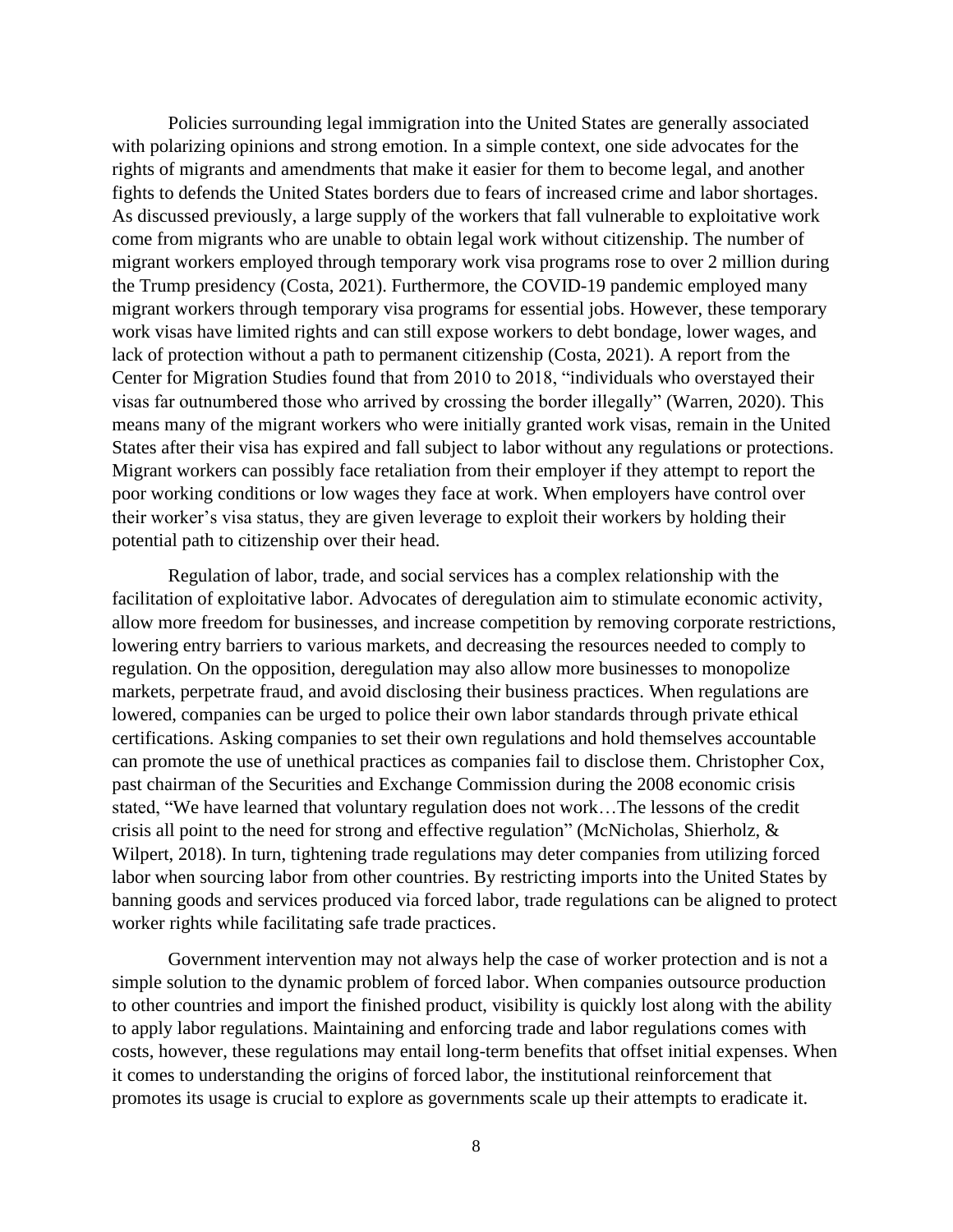#### **3. Supply Chain Practices and Forced Labor Usage**

Supply chain management operations can initially ignite the use of forced labor. Starting with the production of raw materials and ending in the hands of the consumer, the supply chain is far from simple; the complexity and lack of visibility it entails make it easy for unethical practices to be concealed along the way. The facilitation of exploitative work generally begins with the procurement of raw materials and continues down the supply chain as production is outsourced through multiple intermediaries. As the downstream suppliers fog the visibility to the supply chain, regulations are weakened, worker protections are lost, and forced labor can be employed. Since the initial sourcing of forced labor can begin in the procurement process, its critical to understand the differences between sourcing raw materials for products and sourcing labor for production. Following that, an examination of the impact of supplier and buyer power could reveal the driving causes behind the sourcing of forced labor. Lastly, it is essential to consider what constitutes effective supplier relationship management and why it is key in establishing supply chain visibility to reduce the use of forced labor. A look into how supply chain practices shape labor standards may guide the direction of forced labor in the future.

#### *3.1. Differences in Product and Labor Supply Chains*

Supply chain management discussion generally revolves around the product supply chain and neglects the labor supply chain that is hidden behind production. In the context of forced labor, its important to understand how the sourcing for these supply chains differ. A product supply chain is concerned with the transformation of raw materials into completed goods, whereas a labor supply chain is concerned with the series of employment ties that a worker must go through in order to be employed in a productive capacity (Crane, LeBaron, Allain, & Behbahani, 2019). These two distinct processes each have their own set of intricacies that can be overlooked when presented as a whole.

In research of forced labor within global supply chains, focus is generally placed on product supply chains where exploitative labor practices are seen in developing countries due to worker vulnerability, poverty, and lack of protections. However, when focusing on domestic supply chains, forced labor manifests itself more in the labor supply chain than the domestic product supply chain. Domestic labor supply chains in developed countries facilitate forced labor because of the common usage of labor intermediaries that cloud visibility to worker conditions. As stated previously in the discussion of the relationship between outsourcing production and forced labor demand, there is a general trend in the use of multiple intermediaries and forced labor. In the domestic labor supply chain, a lack of regulation enforcement and a supply for vulnerable workers allows for forced labor to exist in plain sight. It's valuable to understand where forced labor thrives in both the global and domestic context because it allows the approaches used in locating and removing forced labor to be customized based on the scenario. Furthermore, by distinguishing between labor and product supply chains, the focus on detecting forced labor within each phase may be narrowed.

#### *3.2. Power Struggle Between Suppliers and Buyers*

Market trends and developments are constantly reshaping the dynamic of buyer-supplier partnerships. Most industries with intense competition involve relationships among aggressive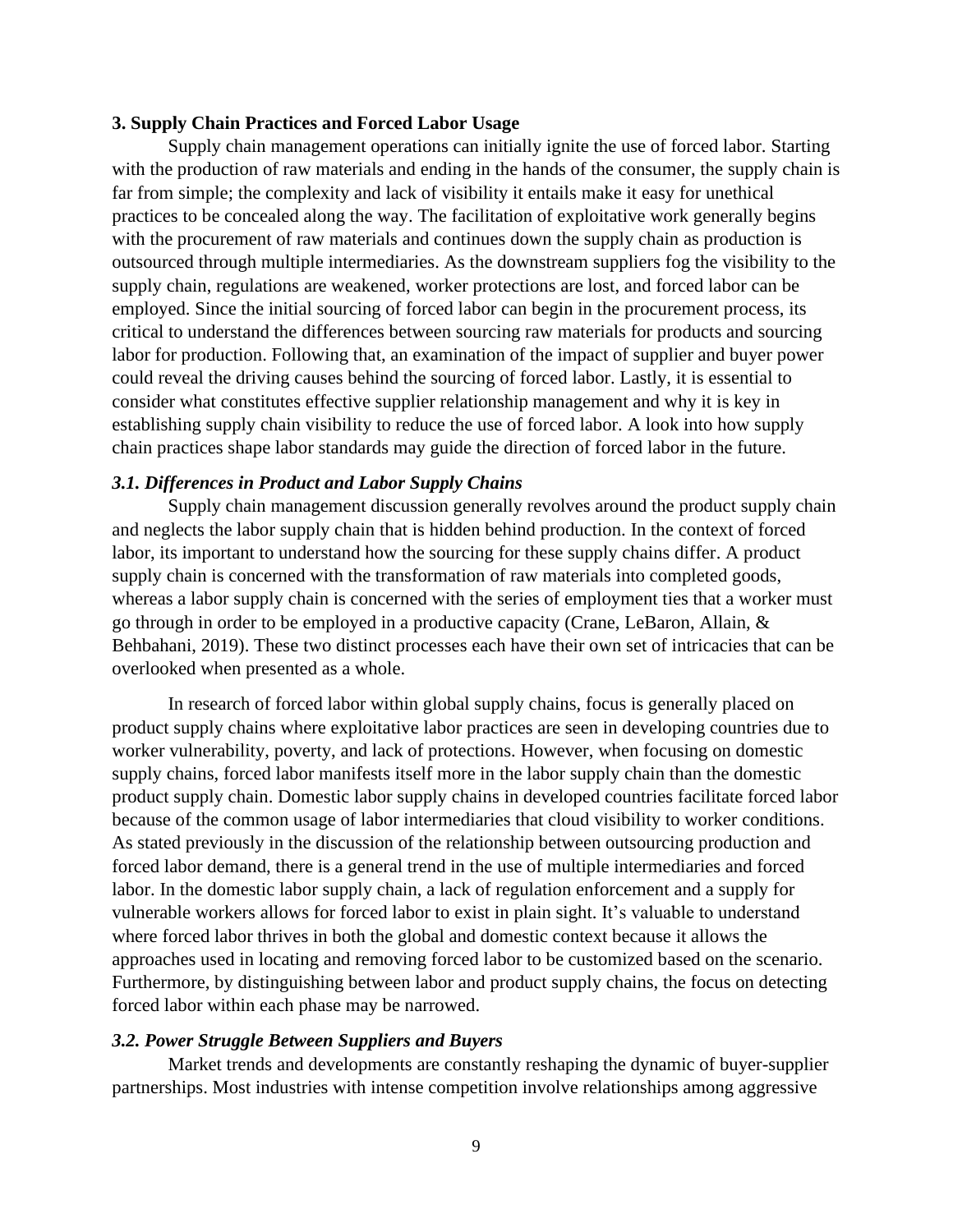buyers and susceptible suppliers. Consequently, these industries are the most likely to engage in the use of exploitative work to meet low market prices. The power asymmetries between buyers and suppliers can generally be traced to a continually decreasing market price offered by competitors in the industry. In section 2.1. *Supply and Demand Dynamics,* the effect of consolidated market power on price squeezes was discussed. When corporations monopolize their industry, supplier activity is limited as they are often forced to succumb to buyer demands or lose their business. These power struggles are heightened in industries of standardized commodities where the buyer's switching costs are low, and the supplier is heavily reliant on the buyer's business to remain afloat.

In exploitative buyer-supplier situations, buyers push risk onto suppliers through unpredictable ordering patterns, late payments, and inadequate communication. The high pressure placed on suppliers urges them to turn to unethical practices so they can meet buyer requests. Ultimately, suppliers are nearly forced to utilize such practices with the fear of losing the buyer that keeps them profitable or being charged heavy financial penalties if they don't meet buyer standards. In an increasingly competitive environment, suppliers must hold their position against competitors; especially, suppliers of standardized commodities where their production services can easily be replaced. The continuous price squeezes that buyers push onto suppliers cause them to cut their costs lower and lower. Generally, suppliers can meet these price squeezes by utilizing exploitative working conditions that lower labor costs. As discussed, this exploitation can be facilitated through subcontracting to labor intermediaries, paying below minimum wage, unpaid overtime, or fraudulent deductions from workers (LeBaron, Rumkorf, Brunner, C.deBaca, & Soundararajan, 2021). In most cases, suppliers try not to initially reduce costs by employing poor working conditions, but as buyers continue to negotiate lower prices, they eventually turn to cutting labor costs. Following this same nature, once suppliers begin pulling back on working conditions, they may slowly transition into fully utilizing forced labor through debt bondage, threats of retaliation, or legal entrapment.

The ongoing toxic relationship between buyers and suppliers that facilitate forced labor usage faces few solutions due to the financial structure that fortifies it. One solution may be the implementation of government legislation that regulates financial markets, so companies are unable to monopolize and hold intense power over suppliers. Anti-trust reforms and regulations around buyer power can ease the pressures that push suppliers to extreme lengths so they can hold their position in the market. This problem is deeply rooted in the financial environment and requires government intervention to truly be changed. However, since government intervention in this area would take a long time to implement and fully take effect, it is necessary to consider how supply chain management methods can help moderate the problem. While the power dynamic between buyers and suppliers is difficult to balance, firms' relationship management tactics and procurement processes can shape their prospective use of unethical practices.

#### *3.3. Strategic sourcing in terms of forced labor mitigation*

The techniques used to source suppliers and categorize them based on the business need, can contribute to the potential risk of forced labor usage. When strategically sourcing suppliers,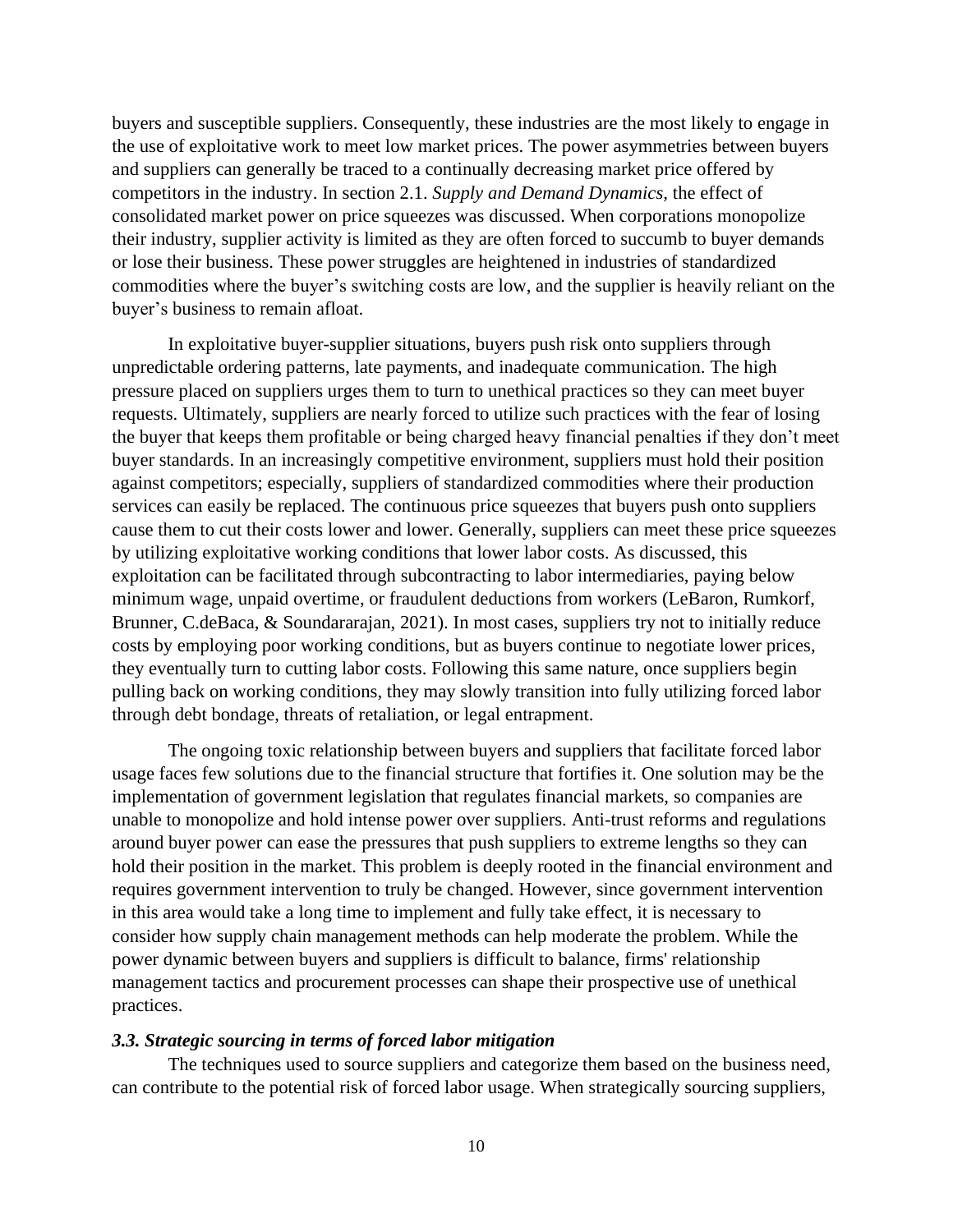organizations must segment their suppliers based on the goods they are supplying and the extent of the desired strategic and economic contribution (Bruel, et al., 2017). Firms can establish a supplier approval process before they begin working with a supplier to ensure the supplier can ethically meet their standards. The right sourcing practices lay out a strong foundation for further collaboration in supplier relationship management.

Strategic sourcing begins with a supply market analysis for each product that is being sourced. Understanding the power balance in buyer-supplier interactions and identifying possible hazards and opportunities using primary and secondary data sources should be part of this research of each supply market (Mena, Van Hoek, & Christopher, 2021). This early research aids in the development of particular sourcing strategies for each supply market, allowing opportunities with each supplier to be capitalized on. To accurately measure the dynamics in each supply market, key market indicators can be established that identify economic, production, or pricing trends. The Kraljic matrix, developed by Peter Kraljic, categorizes supplier markets based on their financial impact as well as their supply risk. An adaptation of the Kraljic Matrix from 'Leading Procurement Strategy' by Mena, Van Hoek, and Christopher is shown in **[Figure](#page-11-0)**  *[2](#page-11-0)*. The Kraljic matrix divides the supply market into four item categories. These groups are distinguished by the complexities of their supplier markets and the strategic relevance of buying. Each category has unique complications and components that require distinct sourcing techniques. For example, if a purchasing department needs to source for items with small value per unit with a focus on cost minimization, they would want to utilize a strategy for routine items. After categorizing the supplier market, the company can streamline a suggested approach for that category that can satisfy its unique demands.

| <b>TANCE TO</b><br><b>SING</b><br><b>IMPORT</b><br><b>CHA</b><br>n<br>E<br><b>STRATEGIC</b> | HOH | <b>LEVERAGE ITEMS</b>                                         | <b>STRATEGIC ITEMS</b>                                  |  |
|---------------------------------------------------------------------------------------------|-----|---------------------------------------------------------------|---------------------------------------------------------|--|
|                                                                                             |     | obtained from various suppliers                               | obtained from one supplier                              |  |
|                                                                                             |     | represent a large share of the<br>product cost                | product for which supply is<br>not quaranteed           |  |
|                                                                                             |     | small changes in price have a<br>strong effect on the product | represent considerable value                            |  |
|                                                                                             |     | <b>Competitive bidding</b>                                    | <b>Partnership</b>                                      |  |
|                                                                                             |     | ROUTINE ITEMS                                                 | <b>BOTTLENECK ITEMS</b>                                 |  |
|                                                                                             |     | usually have a small value per<br>unit                        | represent relatively limited<br>value in terms of money |  |
|                                                                                             |     | there are many alternative<br>suppliers                       | vulnerable in regard to their<br>supply                 |  |
|                                                                                             | š   | <b>Systems contracting</b>                                    | Secure continuity of supply                             |  |
|                                                                                             |     | LOW                                                           | <b>HIGH</b>                                             |  |
|                                                                                             |     | <b>COMPLEXITY OF THE MARKET</b>                               |                                                         |  |

#### <span id="page-11-0"></span>**Figure 2** *Kraljic Matrix Adaptation*

*Note. Van Hoek, R., Mena, C., & Christopher, M. (2021).* Leading procurement strategy: Driving value through the supply chain. *Kogan Page Limited.*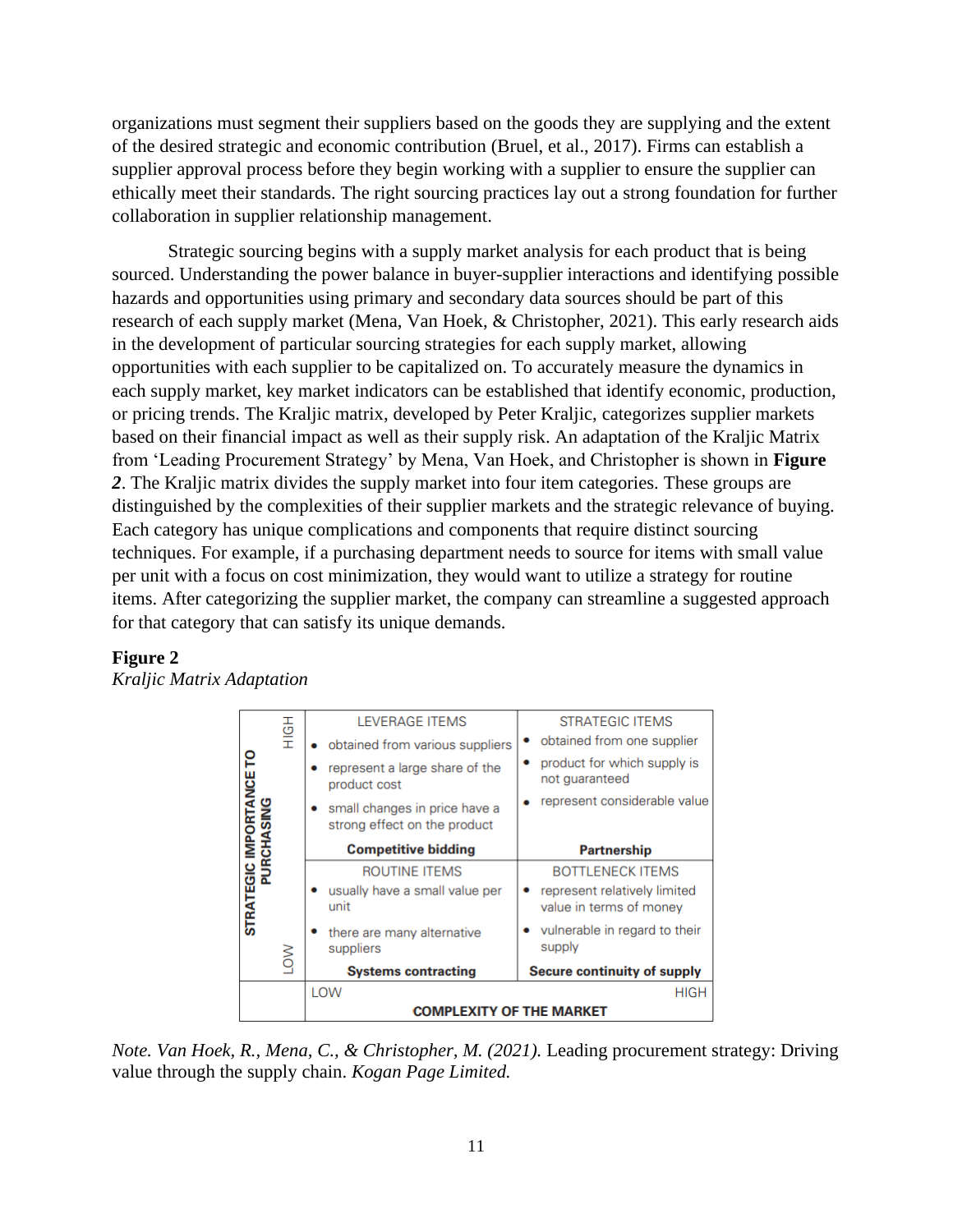When sourcing routine products, the 'Leading Procurement Strategy' adaption of the Kraljic matrix proposes engaging in systems contracting with a supplier to acquire a significant number of items or raw materials on a constant basis. This initial analysis of the supply market may allow for the most value to be realized for both sides in the supplier-buyer relationship. The categorization of suppliers lets companies understand how often they should source a new supplier and establish terms on which new suppliers are approved. This approval process can set ethical standards for suppliers per their categorization within the Kraljic matrix. Setting these ethical standards for suppliers before they are even contracted can mitigate the use of forced labor further down the supply chain. To reduce the use of forced labor further downstream in the production process, it is vital to prioritize strategically choosing suppliers for each supply market. This may ensure that the most effective suppliers are selected in each area and may be the first step in building effective relationships between buyers and suppliers.

#### *3.4. Supplier relationship management in terms of forced labor mitigation*

The supplier-buyer relationship that is developed in the procurement process, sets the precedent for how the entire supply chain will behave. When care for the relationship is neglected, behaviors can quickly become opportunistic and power asymmetries can arise. This establishes the necessity for strong supplier relationship management (SRM) in all supply chain practices. Deloitte consulting firm suggests SRM is comprised of four core competencies: supplier segmentation, SRM governance, performance management, and supplier development (Deloitte Consulting GmbH, 2015). Supplier segmentation categorizes suppliers by strategy, SRM governance holds both parties accountable to agreed upon expectations, while performance management monitors operational measures to establish metrics and benchmark performance. Once the first three competencies have been accomplished, the supplier development capability can be utilized to collaborate on business innovations, set long-term goals, and create an environment for open communication (Deloitte Consulting GmbH, 2015). Consideration of the components that characterize SRM can highlight the value it provides to the procurement function when it is developed properly, as well as the inefficiencies and toxic relations it can cause when it's not.

A study published in the Journal of Business Ethics from Mohammad Alghababsheh and David Gallear attempts to analyze the effectiveness of assessment and collaboration practices on suppliers' social performance and how these effects interact with social capital theory<sup>1</sup>. Alghababsheh and Gallear offer two main approaches to managing supplier relations: assessment and collaboration. In the context of SRM core competencies, the assessment approach utilizes common processes found in supplier segmentation, SRM governance, and performance management while the collaboration approach holds close similarities to supplier development. The assessment approach "assume(s) supplier social misconduct represents cynical behavior so monitoring and auditing supplier operations will drive social performance" (Alghababsheh & Gallear, 2021). Processes within this approach involve monitoring supplier actions such as worker conditions, employee accommodations and benefits, and employee demographics to

<sup>&</sup>lt;sup>1</sup> Social capital theory: social relationships should be considered resources that lead to the development and accumulation of human capital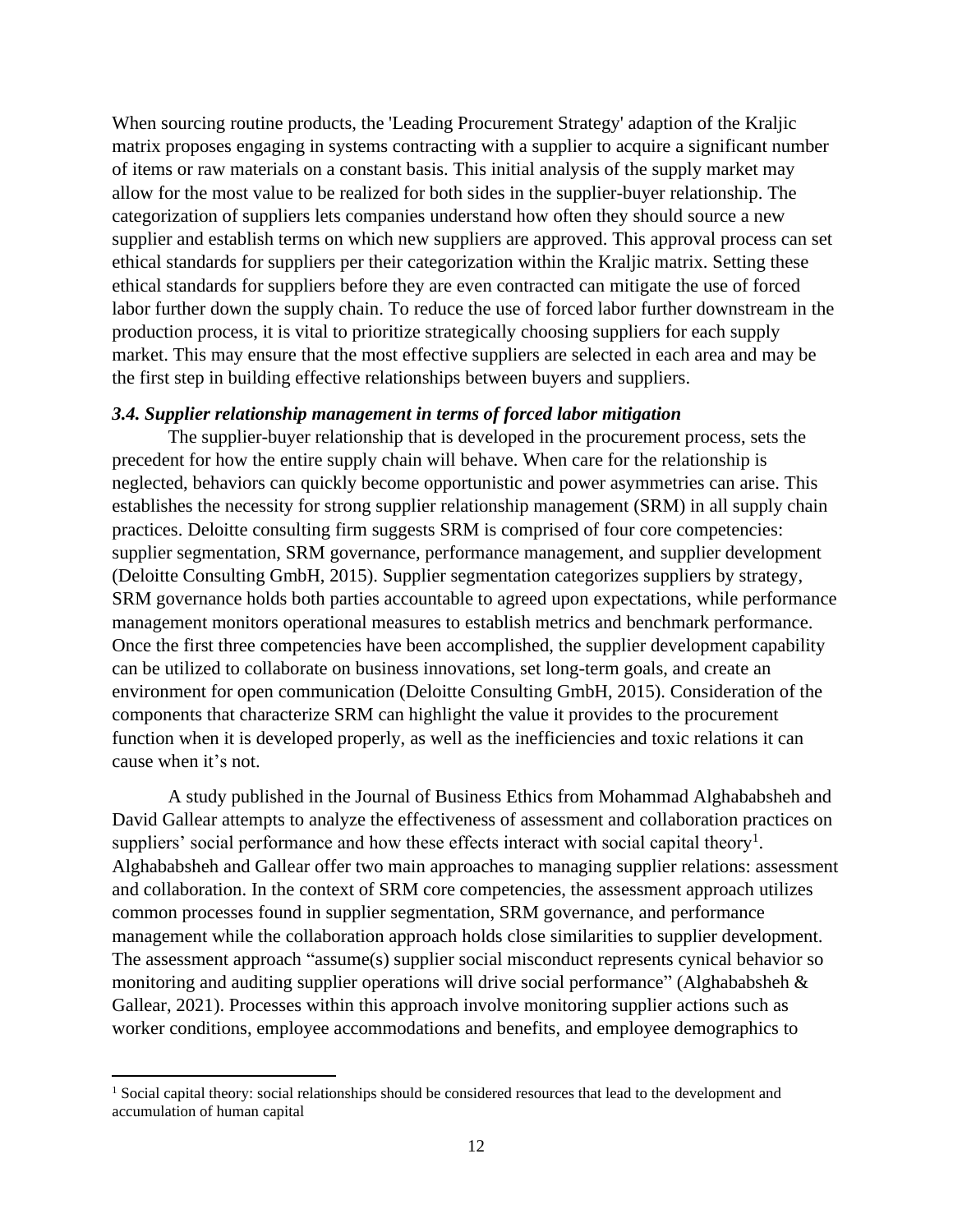avoid working with suppliers employing forced labor. Alternatively, the collaboration approach attempts to facilitate collaborative discussion between suppliers and buyers to build supplier capabilities, establish trust, and opportunity for sustainable innovation. Based on research from Alghababsheh and Gallear, implementing both approaches will require intricate coordination and unity that can be difficult to achieve, however the integration of both approaches yields the most success (Alghababsheh & Gallear, 2021). Specifically, using SRM to combat forced labor usage can be most effective when both assessment and collaboration approaches are used. Assessment of suppliers can involve auditing production processes and intermediaries to give buyers visibility to the supplier's true labor practices. Collaboration can be used to prevent the use of forced labor by opening honest conversation with suppliers, assisting funding in sustainablespecific investments, and working jointly to develop innovative cost reduction techniques that serve as an alternative to forced labor usage.

Furthermore, the communication that is used between buyers and suppliers, independent of SRM approaches, can influence SRM effectiveness. The effects of power and communication in buyer-supplier relationships are classified in a study from the Industrial Marketing Management Journal as either coercive or non-coercive (Han, Handfield, Huo, & Tian, 2022). Per their definition, coercive power can involve manipulation, threat of retaliation or loss of business, and opportunistic behavior while non-coercive power can involve collaboration, joint process improvements, and positive reinforcement. This study explains that companies can utilize a combination of both coercive and non-coercive power to encourage a healthy buyersupplier relationship while also holding suppliers to their standards. In short-term buyer-supplier relationships, buyers may find that using coercive power can be more effective in getting what they want, despite the effects it may have on the supplier. These coercive power techniques are the kind of approaches taken when buyers aggressively push price squeezes onto their suppliers and cause them to turn to exploitative labor usage. Even in less extreme cases, coercive power techniques from buyers may initially drive effectiveness, but will ultimately lead to negative repercussions. This study from Han, Handfield, Huo, and Tian states that, "Such opportunism is detrimental to the long-term development of both parties… and it is thus a major concern for managers" (Han, Handfield, Huo, & Tian, 2022). By evaluating the techniques that create poor SRM, the practices that contribute to a strong relationship between suppliers and buyers can be emphasized.

Once companies are committed to employing SRM that combines both assessment and collaborative approaches with non-coercive power, they can look to specific SRM techniques to shape their strategies. The process of implementing forced labor into a supply chain begins at the company's initial objectives. A buyer will generally communicate to a supplier that they want to reduce costs and increase efficiency while mitigating supply risk. When these expectations are assertively given to a supplier with a lack of resources to do so, the supplier will feel pressured to achieve the buyers' goals in any way they can. Due to their lack of resources and support from the buyer, suppliers are left with little options to turn to and can quickly end up shortcutting processes with unethical behavior. Instead of buyers taking an aggressive approach, they can clarify expectations with their supplier by establishing a contractual agreement. This contract can utilize metrics, set socially sustainable labor policies, and put governance systems into place.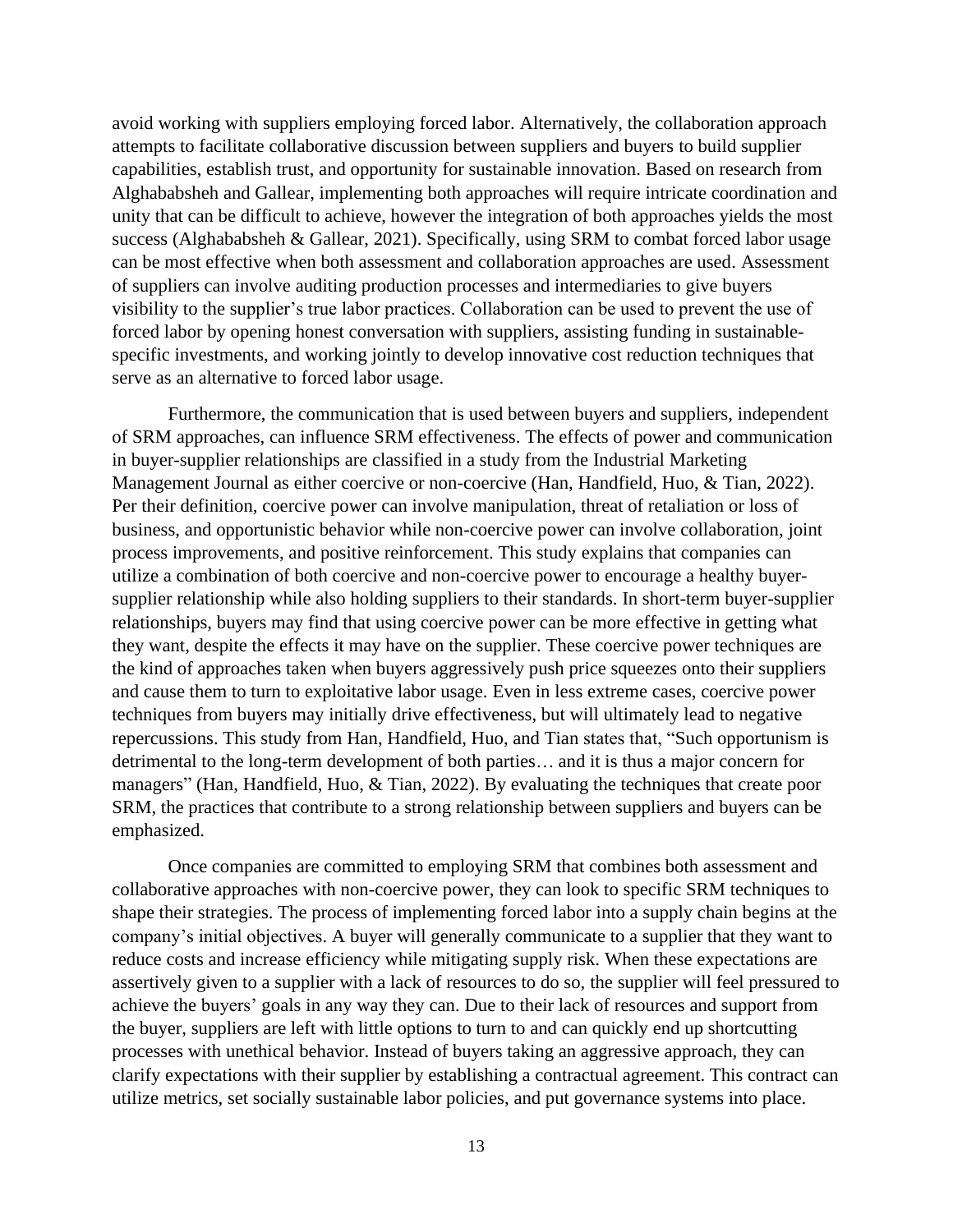This process can begin in the supplier segmentation competency by identifying the priority of the relationship and the amount of resources and spend that can be allocated to the supplier. The tiered structure shown in **[Figure](#page-14-0)** *3* from Deloitte Consulting depicts the general structure of a segmented supplier base, with priority one suppliers at the top of the pyramid and priority three suppliers at the bottom. SRM governance is extremely important in tracing the use of forced labor within a supplier's production. As previously discussed in *2.2. Institutional and Political Reinforcement*, self-regulation by suppliers has been deemed faulty and can easily be manipulated to hide instances of labor exploitation. Developing strong internal governance processes within SRM require input from the right stakeholders and alignment from both buyer and supplier organizations. In the governance process it is vital to engage stakeholders that are external to the direct business of the supplier so that reports cannot easily be changed. Practices in this area can include ensuring above cost sale prices, holding buyers to minimum pricing structures and premiums, and verifying that suppliers are meeting wage policies. To specifically track labor standards in the performance management competency, companies should firmly outline labor standard and worker protection expectations as well as explicitly include a statement about the use of forced labor. Metrics can be developed to monitor worker accommodations through hire-on, shift, and recruitment data and labor finances through audits. These metrics can be used to set the standard when evaluating supplier performance and give suppliers tangible goals to work toward in terms of safe labor practices. The development of the first three competencies will allow for SRM to thrive in the supplier development competency. Once in the supplier development process, companies have already exchanged contractual agreements, set governance standards for accountability, and established metrics to measure supplier performance.

#### <span id="page-14-0"></span>**Figure 3**

*Supplier Segmentation Structure*



*Note. Deloitte Consulting GmbH. (2015).* Supplier relationship management: Redefining the value of strategic supplier collaboration. *Deloitte Consulting GmbH.*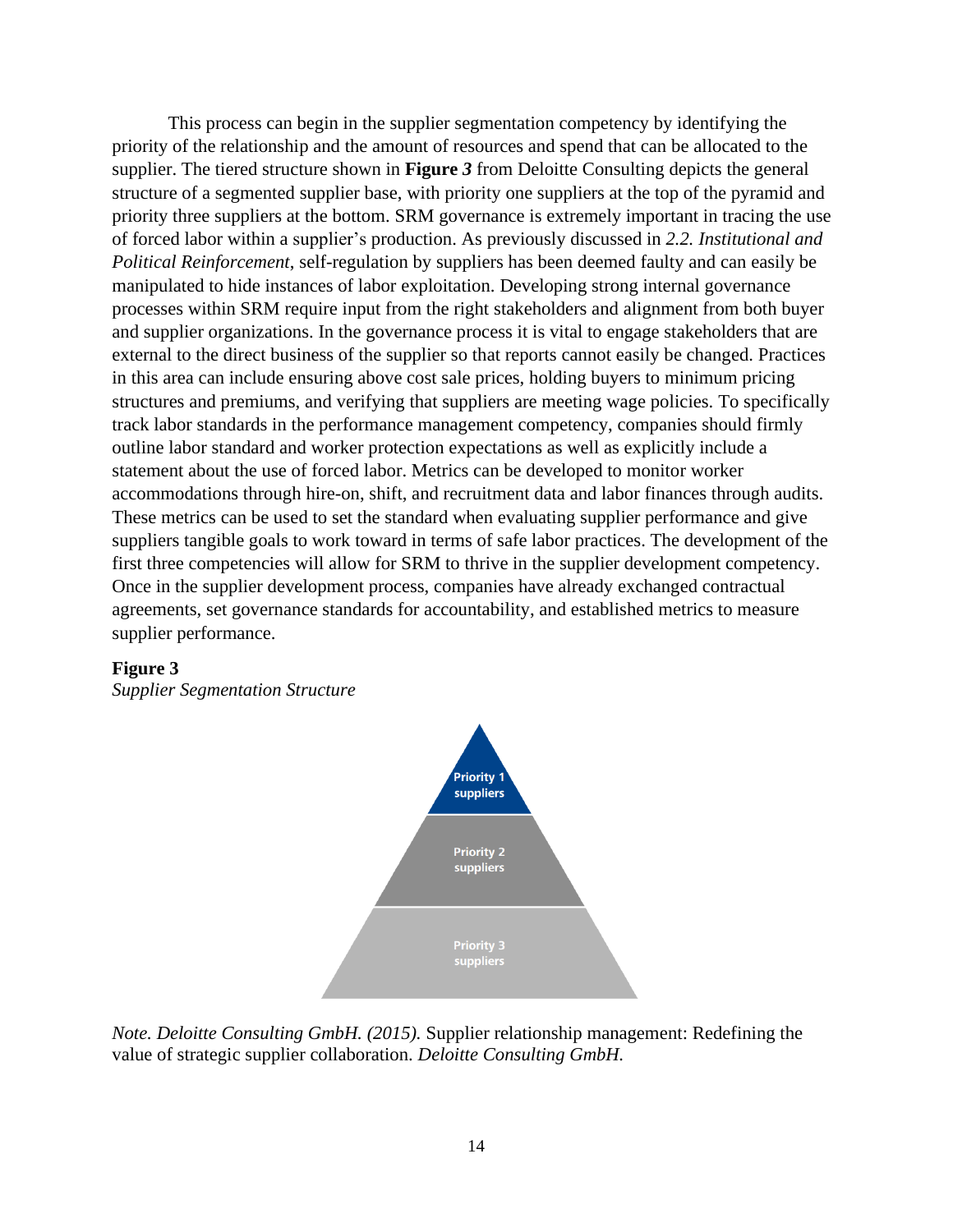In this stage it is vital to continuously open discussion about labor practices and give suppliers the opportunity to share any concerns they have about meeting labor standards. If suppliers feel they will be unable to meet preestablished labor standards, companies can utilize joint process improvement to find innovative solutions that can allocate resources to invest in the supplier's labor conditions. Throughout the relationship, buyers should conduct regular meetings to evaluate supplier performance and share their ideas with suppliers. Additionally, metrics can be reestablished to meet new goals and contracts can be renewed, amended, or terminated based on the supplier-buyer relationship. An effective usage of the SRM competencies should allow companies to reduce costs and boost efficiency without having to sacrifice worker standards.

The dynamic between suppliers and buyers may differ based on the situation and hold their individual complexities and solutions. Developing a mutually beneficial SRM strategy is a detailed process that requires coordination between buyers and suppliers. However, once a SRM strategy has been implemented, the communication and efficiency can drastically improve. A large amount of the demand for forced labor revolves around abusive supplier-buyer power dynamics. By understanding how these power dynamics can be balanced to create further opportunity and productivity on both sides, the demand for forced labor can consequently be reduced as well.

#### **4. Future of Combatting Forced Labor in Supply Chains**

Due to the deeply rooted nature of forced labor, the process of eliminating it is difficult and requires a variety of multifaceted solutions to address all the factors that contribute to its continued use and perpetuation. With knowledge of the roots that ground forced labor usage and the supply chain practices that have continued its growth, the steps that need to be taken toward forced labor mitigation can be defined. To advance the fight against forced labor, it is necessary to adopt reliable and credible reporting systems, as well as implement government action and spread consumer awareness. Establishing regulatory reporting systems can combat false reporting from companies and accurately hold them to social sustainability standards. This can be done through auditing practices, blockchain usage, and reporting incentives. Government intervention is required to mitigate the consequences of the financial market through economic policies, to provide resources for external auditing, and to propose legislation on value redistribution that produces a supply of vulnerable labor. Consumer awareness and education regarding the use of forced labor in the supply chain may put further pressure on companies to improve labor standards and prioritize safe working conditions. The combination of these methods has the potential to catalyze the process of eradicating forced labor and pave the way for the complete elimination of forced labor in supply chains.

#### *4.1. Establishing Reporting Standards*

Despite the fact that some companies may appear to have ethical and sustainable certifications, these certifications may be upheld by false reporting practices. False reporting is a common practice used when companies are asked to self-regulate and provide audits of their labor practices. Insufficient and faulty verification methods foster a permissive environment in which corporations can avoid labor norms by exploiting loopholes and engaging in fraudulent auditing. By forcing firms to accurately disclose their labor practices through the development of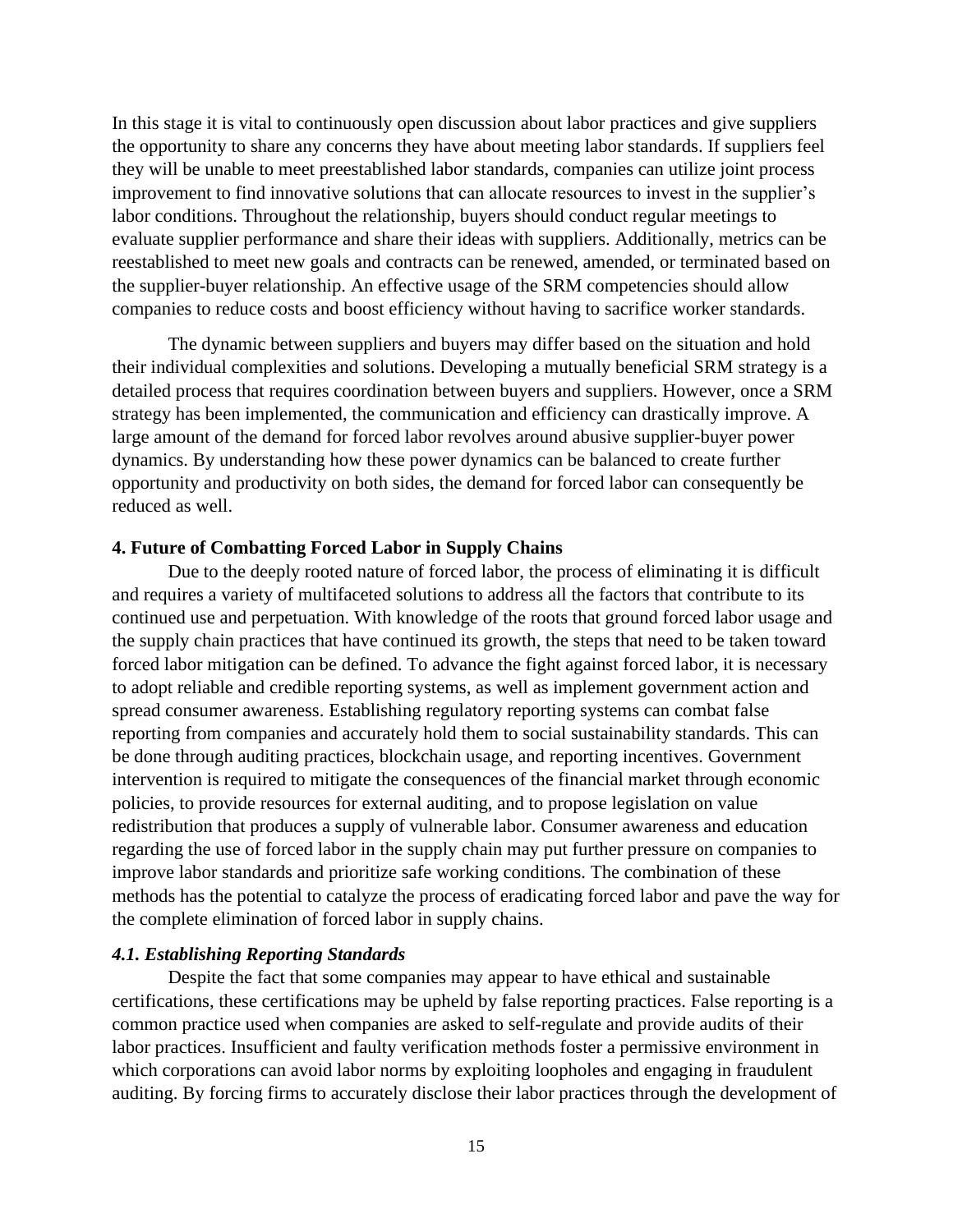reporting standards, it will be possible to detect the use of forced labor and take appropriate action. Inaccurate reporting is a result of ineffective auditing processes, as well as a lack of external oversight and intervention in the process. A valid report should use both direct and indirect data so past and present information can be directly gathered from the company as well as compared with previously established acceptable labor conditions. It is also important for companies to assess the nature of their governance systems. A top-down<sup>2</sup> approach to reporting standards can lead to misalignment between the goals of reporting and those of middle management, as well as a failure to allocate the necessary resources to maintain correct reporting procedures. Using a top-down strategy may result in governance being implemented as a separate endeavor from day-to-day operations when it is more beneficial to fully integrate reporting procedures throughout all business divisions. Building strong reporting procedures requires alignment throughout the organization as well as commitment to governance goals and objectives.

In the right circumstances, auditing can be the most useful technique to report unfair labor practices. The auditing procedures that firms employ, as well as the manner in which they are applied, can influence the quality of reports. Firms may typically utilize social audits, however, social auditing is said to lead to shallow and inadequate responses from firms (Helliar, 2021). One reason social auditing may be regarded as inefficient is because they tend to be built in the context of product supply chains rather than labor supply chains (Crane, LeBaron, Allain, & Behbahani, 2019). As mentioned in *3.1. Differences in product and labor supply chains*, product and labor supply chains require distinct methodologies and, as a result, unique auditing strategies. It is important that the labor supply chain is considered in auditing practices due to the frequent use of subcontracted workplaces that can be unaccounted for in product supply chain auditing. Social audits can also facilitate "soft forms" of corruption by reporting ethical practices while failing to report unethical ones. In the journal article 'Governance gaps in eradicating forced labor' from Regulation and Governance Journal, a social auditor is quoted stating that "(many auditors are) not trying to find things out, they are trying to prove that something is not there" (Crane, LeBaron, Allain, & Behbahani, 2019). Due to the corrupted nature of many social audits, they may perpetuate the use of forced labor rather than mitigate it by allowing companies to show a false depiction of labor practices.

In a study from the journal of management science, auditing techniques are evaluated from a buyer perspective to ensure social responsibility compliance (Zhang, Aydin, & Parker, 2022). The study follows a reporting model, shown in **[Figure](#page-17-0)** *4*, where buyers can categorize their suppliers into two tiers and use audits to characterize them as compliant or noncompliant. The first tier consists of two main suppliers and the second tier is made up of those supplier's intermediaries. In the structure shows the web of supplier dependance by characterizing the buyer as C, the tier one suppliers as A and B, and the tier 2 suppliers as 1, 2, and 3. When using the 'audit and drop' subphase explained in the study, firms can drop (disengage business) or

<sup>&</sup>lt;sup>2</sup> Top-down governance: an approach initiated by senior management that introduces governance objectives and sets various guidelines.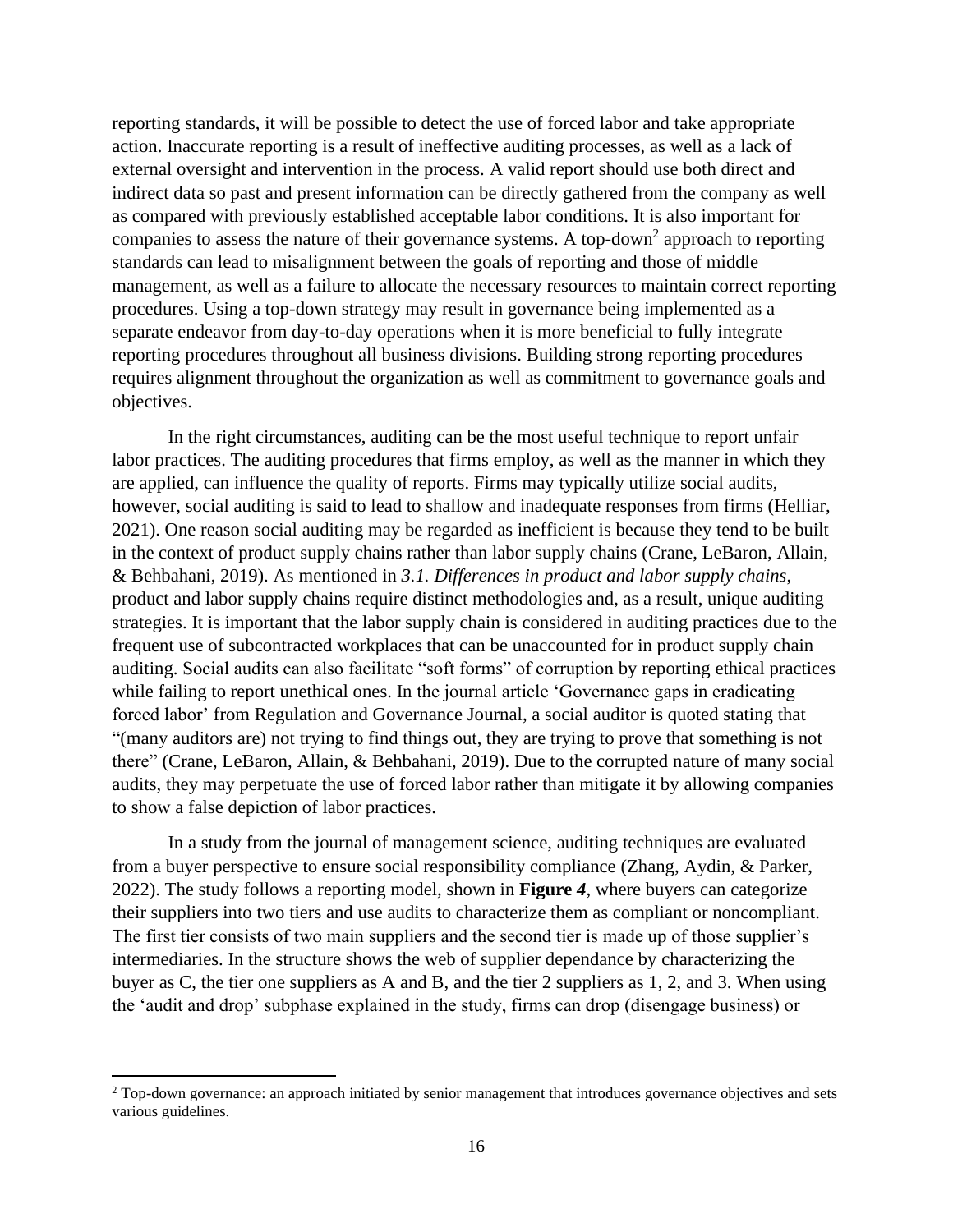rectify (work with suppliers to correct noncompliance) suppliers if noncompliance is detected in their audit.

#### <span id="page-17-0"></span>**Figure 4**

*Supplier Dependance Structure*



*Note.* The buyer is represented as 'C', tier one suppliers are represented as 'A' and 'B', and tier 2 suppliers are represented as '1', '2', and '3'. Here, suppliers 1 and 2 are dependents of firm A, but A is not a dependent of 1 or 2 firm B is a dependent of supplier 3, but 3 is not a dependent of B. Zhang, H., Aydin, G., & Parker, R. P. (2022). *Social Responsibility Auditing in Supply Chain Networks.* Management Science*, 1058-1077*

Firstly, the study concludes that it is most valuable for buyers to first enter the 'audit and drop (AD)' phase to filter out non-compliant suppliers and determine which might be valuable to rectify. In the AD phase, when auditing only tier 1 suppliers, buyers should always audit a least valuable unaudited supplier, and when auditing both tier 1 and 2, buyers should audit a supplier other than the least valuable. This process of auditing suppliers based on their location in the dependency structure provides a more balanced supply network to the buyer. In the event an audit detects noncompliance in a tier 1 supplier, this auditing process would drop all tier 2 subcontracted suppliers that are solely dependent on that supplier as well. This process can also build a list of noncompliant tier 1 and 2 suppliers that buyers can ban future suppliers from using as intermediaries. Finally, the study states the clear implication for buyers, "auditing suppliers in key locations early on can provide an important signal for the viability of the network, but the buyer must be willing to drop the supplier upon failing the audit" (Zhang, Aydin, & Parker, 2022). Analyzing the supplier dependence network within auditing can assist in developing criteria for auditing subcontracted labor within tier 1 suppliers. Businesses will often report labor standards for their immediate suppliers but fail to do so for their suppliers subcontracted labor, where forced labor is generally perpetuated.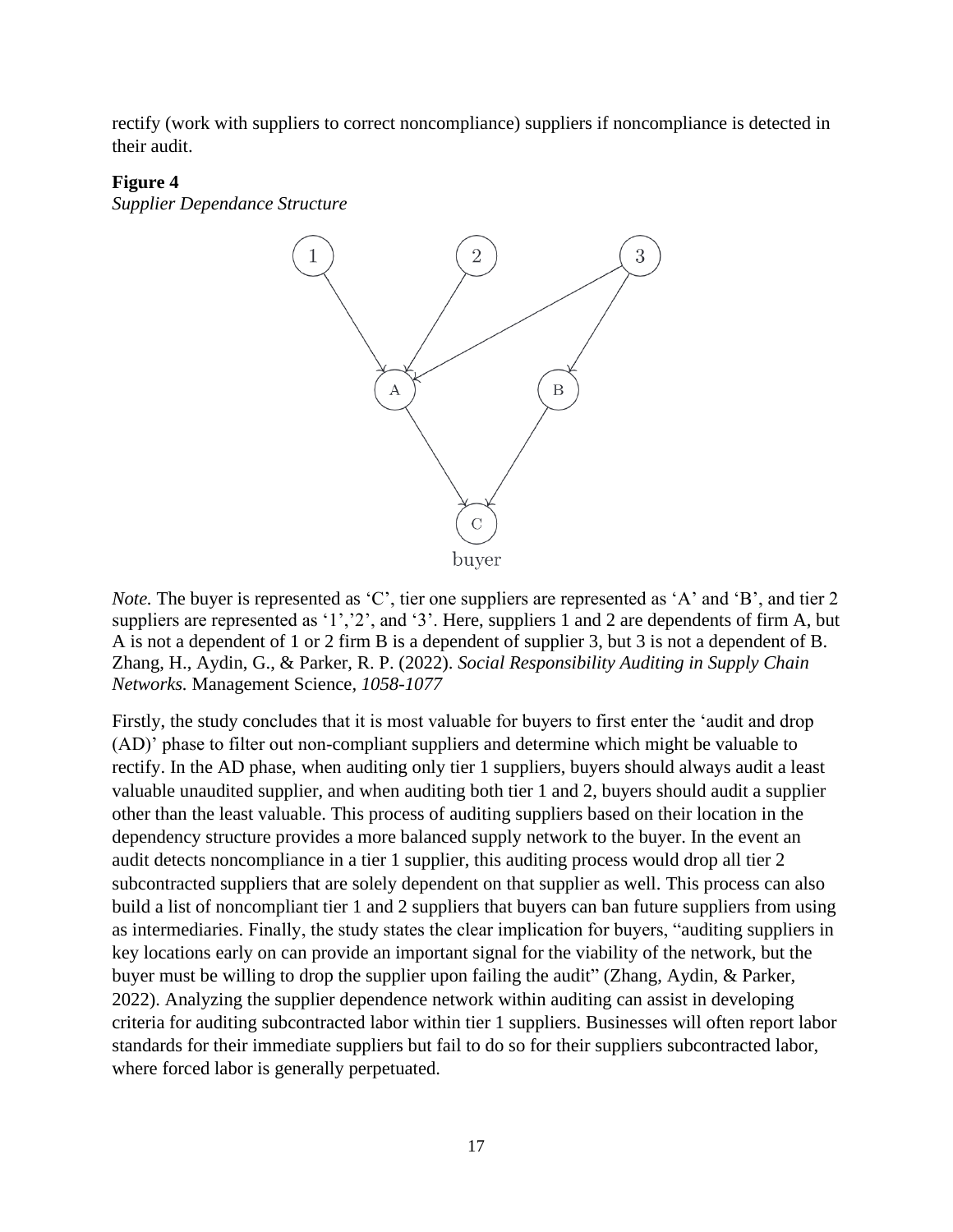A potential solution to the issue of false reporting practices is the utilization of blockchain technology. The blockchain records digital information and stores it in blocks that are chained together and distributed across nodes (Simply Explained, 2018). This technology was initially utilized to record and publicly display all transactions made with bitcoin. However, due to the decentralized and transparent nature of the blockchain, it can be used to audit firms supply chain practices in the search for the use of forced labor. Data that is stored and encrypted on the blockchain cannot easily be manipulated, edited, or deleted. The decentralized structure of blockchain means no organization or computer owns the blockchain, so no one is able to censor the data that is published. This technology can give companies the capability to record and provide auditable transactions associated with recruitment, contracts, and visa arrangements (Helliar, 2021). However, blockchain has certain limitations that may not make reports completely free of false reporting. Before a firm's audits can be added to the blockchain, information must be certified by a gatekeeper<sup>3</sup>. This could allow for information to be filtered before it is added but it would be highly difficult for companies to accomplish. Another barrier to blockchain technology in terms of forced labor tracing, is the inability to track the movement of workers as could be done with physical products (Helliar, 2021). For example, QR codes and RFID scanners can be attached to products to give supply chain managers supply visibility, but humans can only be traced with the use of fingerprints or the iris in the eye. To combat this limitation, the MeKong Club, an organization that assist companies in using practices that combat modern slavery, is working to develop virtual identities for workers on the blockchain. While limitations exist in the use of blockchain technology, it can continue to be innovated and expanded. As blockchain becomes more commonly used across companies, greater and more accurate visibility can be given to labor practices.

## *4.2. Government Intervention*

It is necessary that governments take responsibility in regulating the political and economic policies that reinforce the use of exploitative labor (LeBaron, Kyritsis, Thibos, & Howard, 2019). This can be implemented through better immigration policies that protect migrant workers, regulation of liability surrounding employment of intermediaries or subcontracted labor, and conformed global regulations on labor standards.

Within the United States government, an increasing focus has been placed on forced labor mitigation. The first comprehensive federal law to address human trafficking is the Trafficking Victims Protection Act (TVPA) of 2000 (National Human Trafficking Hotline). This law protects victims of labor trafficking including those forced into labor through involuntary servitude, debt bondage, and coercion and provides them with services to leave forced labor situations. Further on, California's 2010 Transparency in Supply Chains Act (CTSCA) mandates that retailers and manufacturers with annual global profits of more than \$100 million report on their efforts to combat forced labor, human trafficking, and slavery in their supply chains (Crane, LeBaron, Allain, & Behbahani, 2019). This act conducts random and unanticipated audits of suppliers to search for possible forced labor usage within their practices and hold them accountable to labor standards. However, the CTSCA does not consider whether companies are

<sup>&</sup>lt;sup>3</sup> Gatekeeper: an entity that develops the application and oversees the participant onboarding procedure.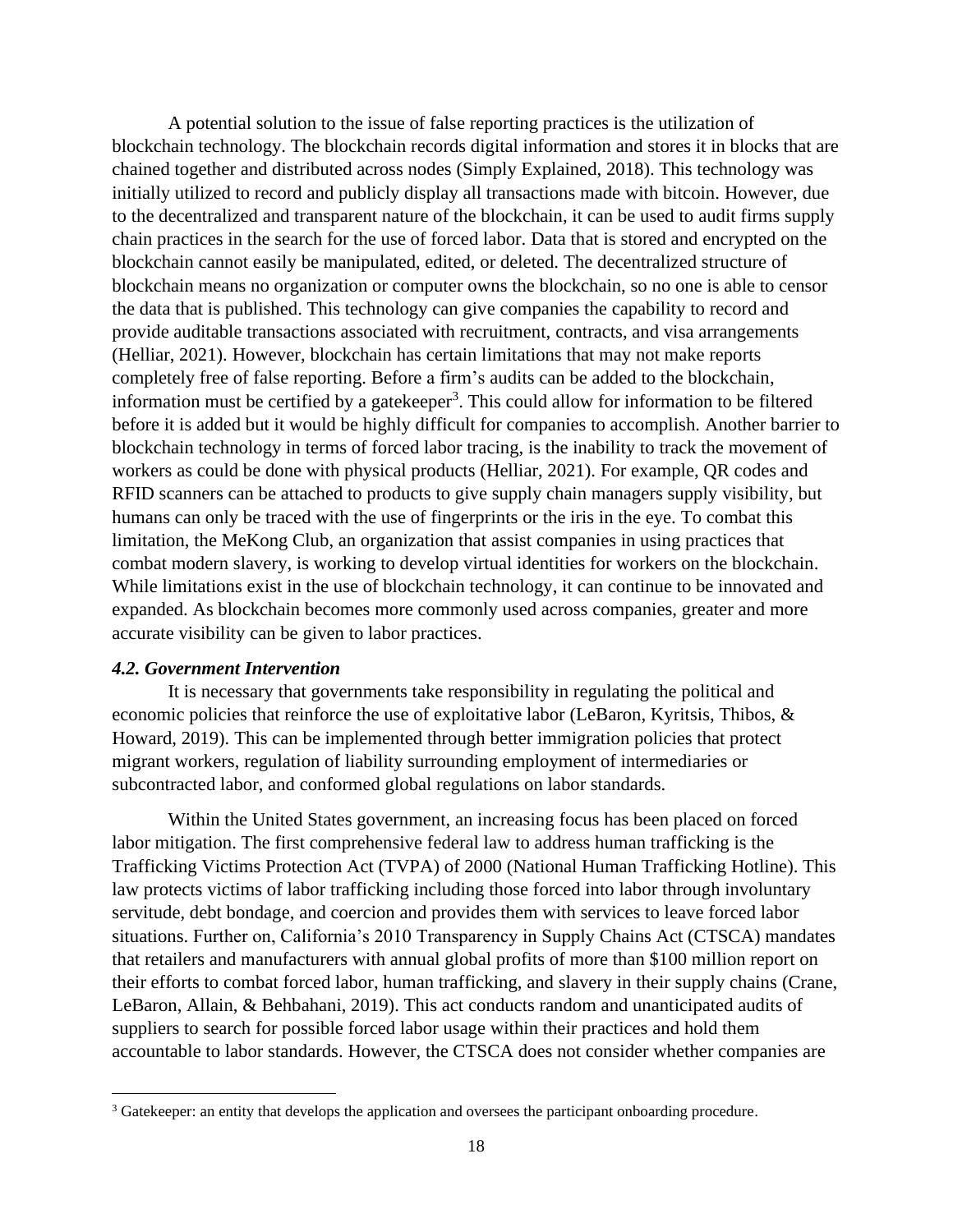providing accurate audits, free of manipulation, and does not issue penalties for noncompliance (Cusumano & Ryerson, 2017). In December 2021, the Biden administration signed an updated version of the 'National Action Plan to Combat Human Trafficking' with the development of a forced labor enforcement task force (U.S. Department of Homeland Security, 2021). This plan outlines a three-year approach to combat trafficking by enforcing prosecution of traffickers, improving victim protections, and preventing the future use of forced labor occurring both domestically and globally. The task force is comprised of two groups: one to develop innovative strategies for screening forms and protocols, and one to analyze rights and protections of temporary visa holders. In alignment, the Slave-Free Business Certification Act of 2022 requires certain entities to annually audit their operations for evidence of forced labor, including suppliers, secondary suppliers, and on-site servicers (117th Congress, 2022). Thorough implementation may require costly resources to effectively take action and years of strategizing. This initial step from the United States government to abolish the use of forced labor paves the way for further legislation to take place and increases the pressure on companies to comply to labor standards.

#### *4.3. Consumer Awareness*

The spread of consumer awareness and pressure on firms to change their labor policies can make a significant difference in the fight to eradicate forced labor. Consumer consciousness generally revolves around practices within the product supply chain rather than the labor supply chain. In recent years, an increased focus has been placed on the sustainability of the raw materials that companies use in the production of their products. This increased focus has brought great strides in the innovation of sustainable materials that mitigate material waste to help protect the environment. While sustainability efforts still have quite a way to go, it is important that they also account for ethical labor practices. Companies may be given sustainability certifications in terms of ethical raw material sourcing, but they still utilize forced labor to source the (now sustainable) raw materials. Corporations have also found loopholes in labor regulations by reporting their immediate labor practices to consumers but failing to report or even audit their downstream suppliers and intermediaries. This neglect of attention around labor protections gives consumers a false depiction of company's practices and preserves their reputation despite the use of unethical practices.

Campaigns about the state of forced labor in supply chain can be used to educate consumers on the topic and urge them to become more conscious about the companies they purchase from. These campaigns can be funded by donations from companies and be released throughout social media to spur conversation. Use of social media campaigns can facilitate conversation directly from consumers to companies and spread awareness to younger generations. Educating the younger generation about the usage of exploitative labor practices could result in increased pressure on businesses to begin altering labor practices as those generations develop and begin to make their own purchasing decisions as they get older. Spreading consumer awareness may appear to be a little effort in comparison to the other activities that should be pursued to eliminate the use of forced labor; yet, the strength of consumer pressure can be quite strong and might make significant gains in the eradication of forced labor.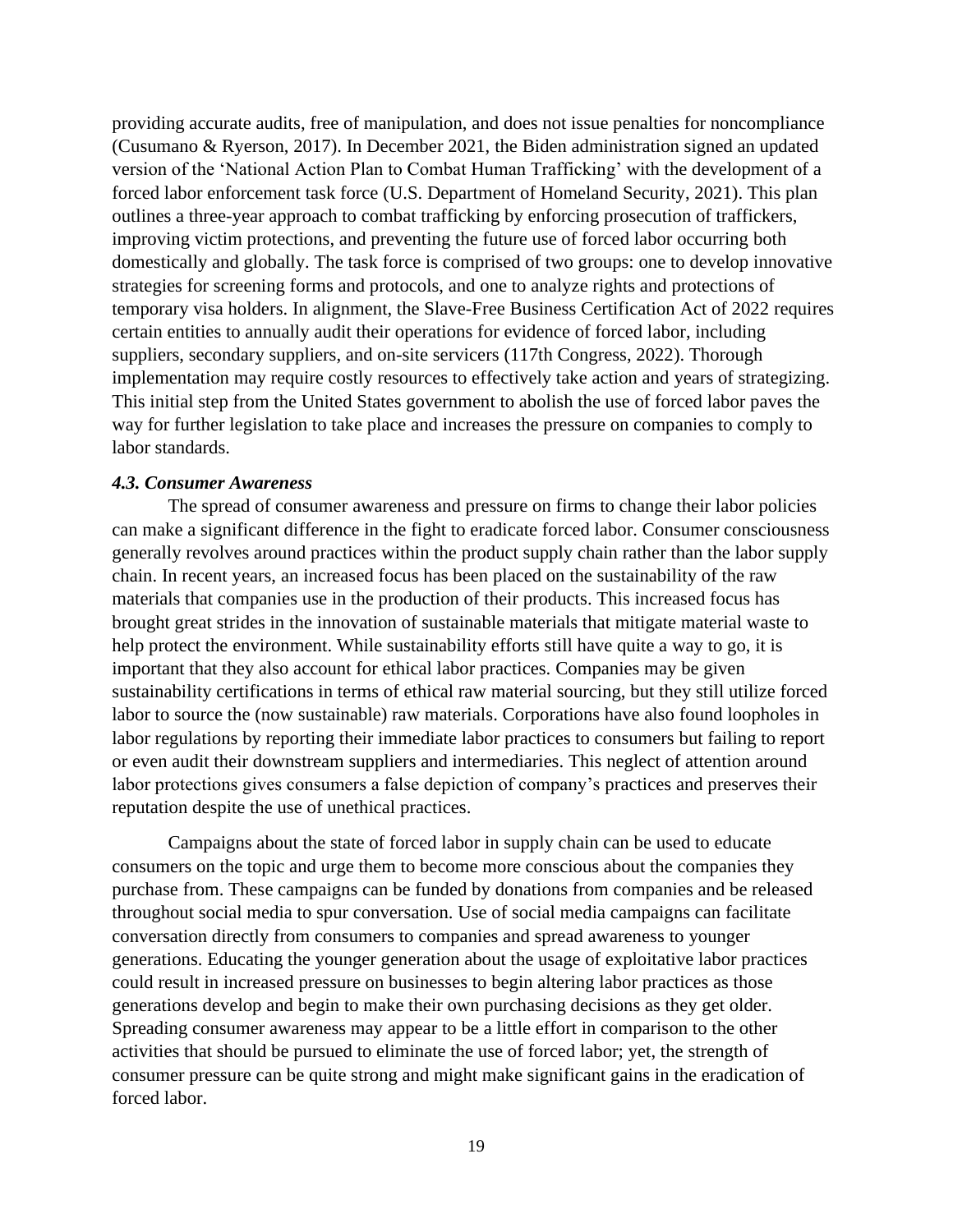#### **5. Conclusion**

The mitigation of forced labor in supply chains is a journey, made up of complex challenges that require innovative solutions. In 2016, the International Labor Organization estimated that 24.9 million people were victims of forced labor around the world. Forced labor traps vulnerable individuals into exploitative work through coercive practices and strips them of their freedom to leave. Understanding forced labor begins at its roots; the supply and demand dynamics for forced labor and the institutional reinforcement that preserves it. The supply for forced labor is generated from poverty, identity and discrimination, limited labor protections, and restrictive mobility regimes. Alternatively, the demand for forced labor is driven by concentrated corporate power and ownership, outsourcing, irresponsible sourcing practices, and gaps in government legislation.

Government policies surrounding protections of migrant workers and deregulation create loopholes in labor standards that allow for exploitative labor to be utilized without a trace. Forced labor facilitation can also be understood in the context of supply chain management practices. Power dynamics in buyer-supplier relationships need to be balanced with strong supplier relationship management. This requires companies to tailor their SRM approach to the specific buyer-supplier relationship and work jointly to ensure labor standards are being met. Businesses can ensure their reporting standards aren't creating loopholes for the usage of forced labor by employing blockchain technology and homing in on their strategic sourcing and SRM practices. Moving forward, forced labor practices can potentially be mitigated through the governance of reporting standards, audit innovation, government intervention, and a spread of consumer awareness.

With the effective implementation of these practices, there is hope for the future state of forced labor. The freedom consumers hold to purchase products at increasingly low prices unfortunately sacrifices the freedoms of individuals trapped in forced labor situations. As the effort to eradicate forced labor becomes globally united, the structures that facilitate its use can be broken down to give exploited individuals freedom.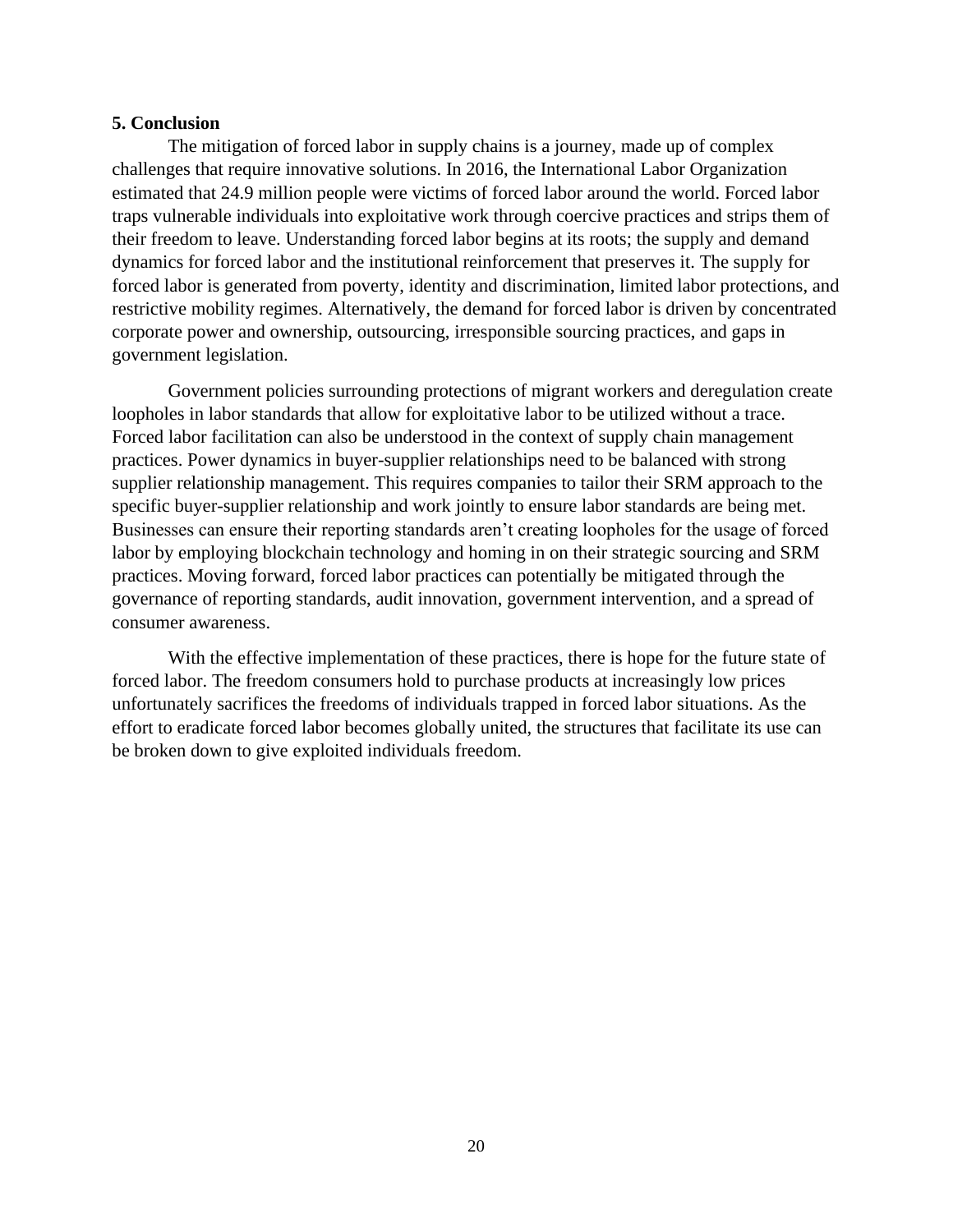#### **References**

117th Congress. (2022). *Slave-Free Business Certification Act of 2022.* United States Congress.

- Alghababsheh, M., & Gallear, D. (2021). Socially Sustainable Supply Chain Management and Suppliers' Social Performance: The Role of Social Capital. *Journal of Business Ethics*, 855-875.
- Boulhol, H. (2008). Do capital market and trade liberalization trigger labor market deregulation? *Journal of International Economics*.
- Bureau of International Labor Affairs. (2021). *Against Their Will: The Situation in Xinjiang.* U.S. Department of Labor.
- Costa, D. (2021). *Temporary work visa programs and the need for reform.* Economic Policy Institute.
- Crane, A., LeBaron, G., Allain, J., & Behbahani, L. (2019). Governance gaps in eradicating forced labor: From global to domestic supply chains. In *Regulation & Governance* (pp. 86-106). John Wiley & Sons Australia, Ltd. .
- Davidson, J. O. (2015). State Authorized Mobility, Slavery and Forced Labour. In J. O. Davidson, *Modern Slavery: The Margins of Freedom* (pp. 133-162). Palgrave Macmillan UK.
- Day, J. (2022, February 17). *Senate Introduces Bill Requiring Corporate Audits to Uncover Forced Labor Practices in Supply Chains.* Retrieved from Newstex Blogs.
- Deloitte Consulting GmbH. (2015). *Supplier relationship management: Redefining the value of strategic supplier collaboration.* Deloitte Consulting GmbH.
- Felter, C., Renwick, D., & Cheatham, A. (2021). *The U.S. Immigration Debate.* Council on Foreign Relations.
- Halpert, M. (2021). Senate Finance members press CBP nominee on forced labor, trade enforcement. *Inside US Trade*.
- Han, Z., Handfield, R. B., Huo, B., & Tian, Y. (2022). Effects of power use in buyer–supplier relationships: The moderating role. *Industrial Marketing Management*, 45-57.
- Helliar, C. V. (2021). Blockchain technology and modern slavery: Reducing deceptive recruitment in migrant worker populations. *Journal of Business Research 131*, 112-120.
- International Labour Office. (1930). Article 3. *Forced Labour Convention (No. 29)*.
- International Labour Office. (2014). Estimating the profits of forced labour. In *Profits and Poverty: The economics of forced labour* (pp. 9-28). EBSCO Publishing.